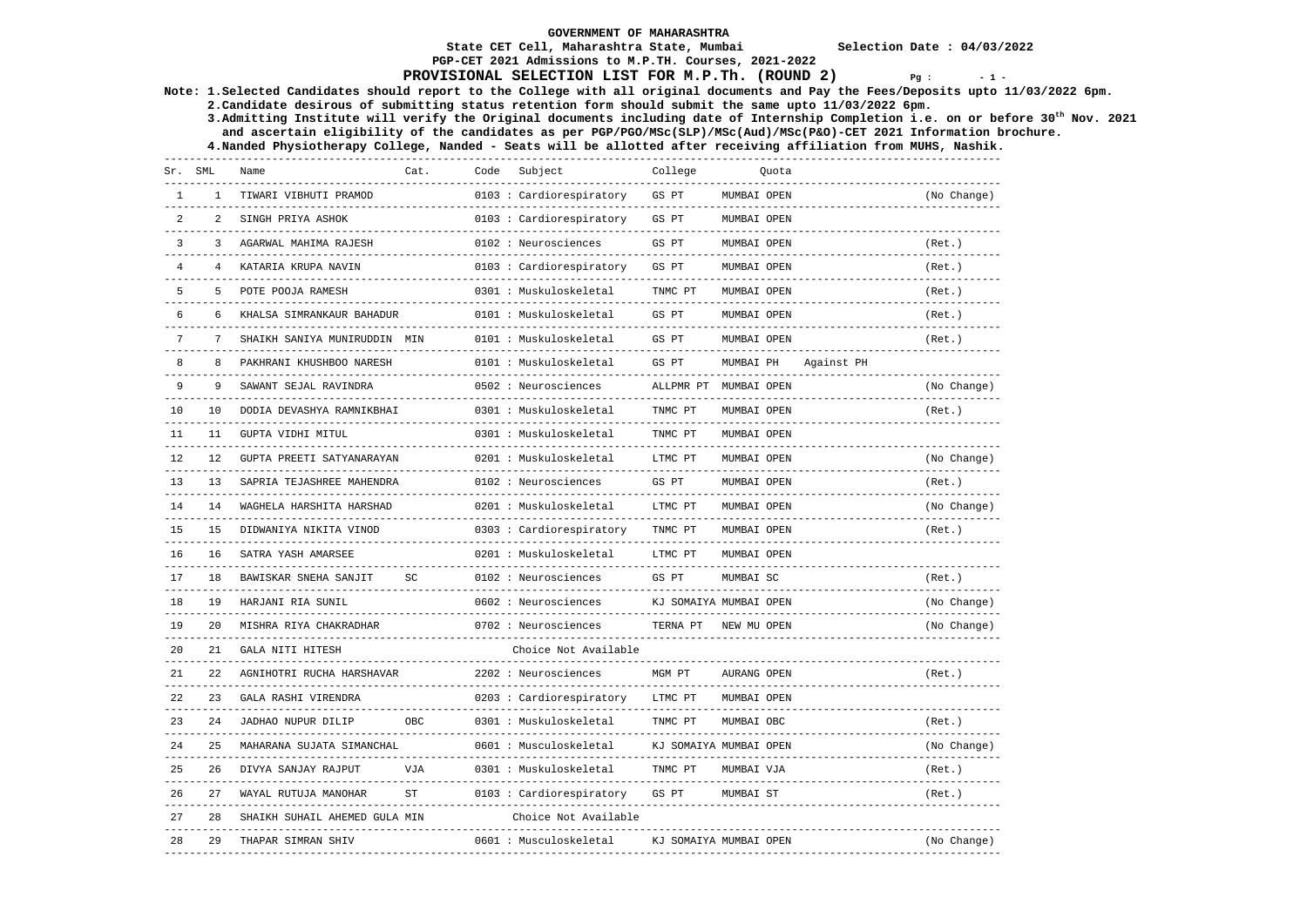## **PGP-CET 2021 Admissions to M.P.TH. Courses, 2021-2022 PROVISIONAL SELECTION LIST FOR M.P.Th. (ROUND 2)**  $Pq : 2 - 2$

**Note: 1.Selected Candidates should report to the College with all original documents and Pay the Fees/Deposits upto 11/03/2022 6pm.** 

 **2.Candidate desirous of submitting status retention form should submit the same upto 11/03/2022 6pm.** 

 **3.Admitting Institute will verify the Original documents including date of Internship Completion i.e. on or before 30th Nov. 2021 and ascertain eligibility of the candidates as per PGP/PGO/MSc(SLP)/MSc(Aud)/MSc(P&O)-CET 2021 Information brochure.** 

| 29<br>30<br>31<br>32<br>33<br>34 | 30<br>31<br>32<br>33<br>34 | DEOPA TWINKLE NARESH<br>----------------------<br>CHAVAN TANVI AJAY<br>CHHAJED PRANALI RAMESH<br>----------------------<br>PAREKH NIKEE MEHUL<br>---------------------- | <b>NTB</b> |  | ---------------<br>0401 : Muskuloskeletal               | GMC PT                                              | -----------<br>NAGPUR OPEN |                               | (Ret.)                      |
|----------------------------------|----------------------------|-------------------------------------------------------------------------------------------------------------------------------------------------------------------------|------------|--|---------------------------------------------------------|-----------------------------------------------------|----------------------------|-------------------------------|-----------------------------|
|                                  |                            |                                                                                                                                                                         |            |  |                                                         |                                                     |                            |                               | -------------               |
|                                  |                            |                                                                                                                                                                         |            |  | 0905 : Sports Medicine<br>____________________          | SANCHETI P PUNE                                     |                            | OPEN                          | (Ret.)                      |
|                                  |                            |                                                                                                                                                                         |            |  | 0602 : Neurosciences<br>---------------------           | KJ SOMAIYA MUMBAI OPEN<br>------------------------- |                            |                               | (CANC/NJ)                   |
|                                  |                            |                                                                                                                                                                         |            |  | 0601 : Musculoskeletal<br>-------------------           | KJ SOMAIYA MUMBAI OPEN<br>----------------------    |                            |                               | (No Change)<br>------------ |
|                                  |                            | GOKLANI SHWETA PRADEEP                                                                                                                                                  |            |  | 0601 : Musculoskeletal<br>---------------------         | KJ SOMAIYA MUMBAI OPEN                              |                            |                               | (No Change)<br>--------     |
|                                  | 35                         | JADHAV SIMRAN VIJAY<br>. _ _ _ _ _ _ _ _ _ _ _ _ _ _ _ _                                                                                                                | SC         |  | 0201 : Muskuloskeletal<br>----------------------------- | LTMC PT                                             | MUMBAI SC                  |                               | (Ret.)                      |
| 35                               | 36                         | SARAF MANALI MANOJ                                                                                                                                                      |            |  | 0403 : Cardiorespiratory                                | GMC PT                                              | NAGPUR OPEN                |                               | (No Change)                 |
| 36                               | 37                         | NAYAK AYUSHREE SHRIKANT                                                                                                                                                 |            |  | 0901 : Musculoskeletal<br>--------------------          | SANCHETI P PUNE                                     |                            | OPEN                          | (No Change)                 |
| 37                               | 38                         | DOSHI DEVANSHI MUKESH                                                                                                                                                   |            |  | 0601 : Musculoskeletal                                  | KJ SOMAIYA MUMBAI OPEN                              |                            |                               |                             |
| 38                               | 39                         | KADAM AMRUTA RAVINDRA                                                                                                                                                   |            |  | 0602 : Neurosciences<br>----------------                | KJ SOMAIYA MUMBAI OPEN                              |                            |                               | (No Change)                 |
| 39                               | 40                         | TAMBOLI ARSHIN                                                                                                                                                          | MIN        |  | 0902 : Neurosciences<br>----------------------          | SANCHETI P PUNE                                     |                            | OPEN                          |                             |
| 40                               | 41                         | HIMANSHI BIPINKUMAR THAKE                                                                                                                                               |            |  | 0602 : Neurosciences                                    | KJ SOMAIYA MUMBAI OPEN                              |                            |                               |                             |
| 41                               | 42                         | GODBOLE SANIKA ATUL<br>---------------------                                                                                                                            |            |  | 0604 : Community Medical Sc KJ SOMAIYA MUMBAI OPEN      |                                                     |                            | ----------------------------- | (No Change)                 |
| 42                               | 43                         | MENDON SHREYA GANESH                                                                                                                                                    |            |  | 0904 : Community Medical Sc SANCHETI P PUNE             |                                                     |                            | OPEN                          | (No Change)                 |
| 43                               | 44                         | KULKARNI SHRIYA SATISH<br>----------------                                                                                                                              |            |  | 1201 : Musculoskeletal<br>------------------------      | CHAITANYA PUNE                                      |                            | OPEN                          | (No Change)                 |
| 44                               | 45                         | PRANJALI DWIVEDI                                                                                                                                                        |            |  | 2003 : Cardiorespiratory                                | MGM PT                                              | NEW MU OPEN                |                               | (No Change)                 |
| 45                               | 46                         | SAHU ANANYA ANURUPA SUBRA<br>----------------------------                                                                                                               |            |  | 0701 : Musculoskeletal                                  | TERNA PT<br>----------------------                  | NEW MU OPEN                |                               | (No Change)<br>------------ |
| 46                               | 47                         | KAPADIA RIA ALOK                                                                                                                                                        |            |  | 0802 : Neurosciences                                    | B JINDAL P PUNE                                     |                            | OPEN                          | (No Change)                 |
| 47                               | 50                         | GODBOLE SHRUTI MAHESHRAO OBC                                                                                                                                            |            |  | 0101 : Muskuloskeletal                                  | GS PT                                               | MUMBAI OBC                 |                               | (Ret.)                      |
| 48                               | 51                         | GANDHI SOUMYAA PURANJAY                                                                                                                                                 |            |  | 0901 : Musculoskeletal                                  | SANCHETI P PUNE                                     |                            | OPEN                          | (Ret.)                      |
| 49                               | 52                         | POOJA THAKKER                                                                                                                                                           |            |  | 0702 : Neurosciences                                    | TERNA PT                                            | NEW MU OPEN                |                               |                             |
| 50                               | 53                         | DOSHI PRACHI CHETAN                                                                                                                                                     |            |  | 0603 : Cardiorespiratory                                | KJ SOMAIYA MUMBAI OPEN                              |                            |                               | (CANC/NJ)                   |
| 51                               | 54                         | KOLHE DIPIKA YASHWANT<br>------------------                                                                                                                             | OBC        |  | 0103 : Cardiorespiratory                                | GS PT                                               | MUMBAI OBC                 |                               | (Ret.)                      |
| 52                               | 55                         | SHAH KRIPA SAGAR                                                                                                                                                        |            |  | 0901 : Musculoskeletal                                  | SANCHETI P PUNE                                     |                            | OPEN                          | (No Change)                 |
| 53                               | 56                         | BHANGE ASHISH ASHOKRAO                                                                                                                                                  | OBC        |  | 0401 : Muskuloskeletal                                  | GMC PT                                              | NAGPUR OBC                 |                               | (No Change)                 |
| 54                               | 57                         | TOSHNIWAL ANJALI DINESH                                                                                                                                                 |            |  | 0902 : Neurosciences                                    | SANCHETI P PUNE                                     |                            | OPEN                          | (Ret.)                      |
| 55                               | 58                         | DARDA PALAK PRADEEPKUMAR<br>-------------                                                                                                                               |            |  | 0802 : Neurosciences                                    | B JINDAL P PUNE                                     |                            | OPEN                          | (Ret.)                      |
| 56                               | 59                         | AIL VINEETA GOPAL                                                                                                                                                       |            |  | 2101 : Musculoskeletal                                  | DPO'S NEET THANE                                    |                            | OPEN                          | (No Change)                 |
| 57                               | 60                         | SINGH KOMAL RAMBAHADUR                                                                                                                                                  |            |  | 0901 : Musculoskeletal                                  | SANCHETI P PUNE                                     |                            | OPEN                          |                             |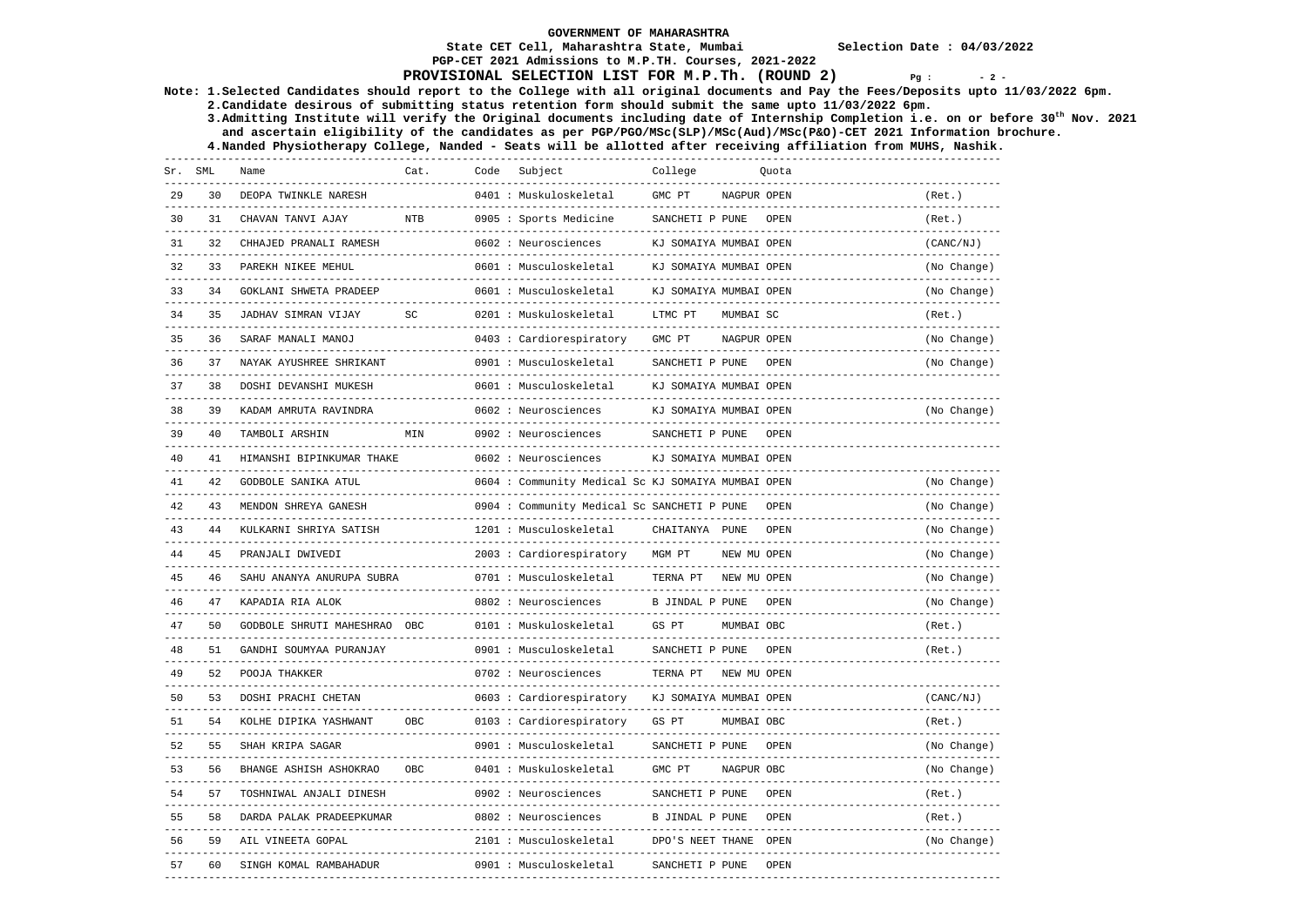## **PGP-CET 2021 Admissions to M.P.TH. Courses, 2021-2022 PROVISIONAL SELECTION LIST FOR M.P.Th. (ROUND 2)**  $Pq : 3 - 3$

**Note: 1.Selected Candidates should report to the College with all original documents and Pay the Fees/Deposits upto 11/03/2022 6pm.** 

 **2.Candidate desirous of submitting status retention form should submit the same upto 11/03/2022 6pm.** 

 **3.Admitting Institute will verify the Original documents including date of Internship Completion i.e. on or before 30th Nov. 2021 and ascertain eligibility of the candidates as per PGP/PGO/MSc(SLP)/MSc(Aud)/MSc(P&O)-CET 2021 Information brochure.** 

 **4.Nanded Physiotherapy College, Nanded - Seats will be allotted after receiving affiliation from MUHS, Nashik.** 

------------------------------------------------------------------------------------------------------------------------------------

|    | Sr. SML | Name                                       | Cat.       | Code | Subject                                     | College                |             | Ouota         |                            |
|----|---------|--------------------------------------------|------------|------|---------------------------------------------|------------------------|-------------|---------------|----------------------------|
| 58 | 61      | THAKUR SHIVANI DEEPAK<br>----------------- | OBC.       |      | 0101 : Muskuloskeletal                      | GS PT<br>----------    | MUMBAI OBC  |               | (Ret.)                     |
| 59 | 62      | AKANKSHA YOGESHWAR DEKATE                  |            |      | 0903: Cardiorespiratory                     | SANCHETI P PUNE        |             | OPEN          |                            |
| 60 | 63      | BHONDVE ARPITA ARUN                        |            |      | 1603 : Cardio Respiratory                   | MIMER PT               | <b>PUNE</b> | OPEN          | (Ret.)                     |
| 61 | 65      | <b>GORE GANESH SUKHDEV</b>                 | <b>NTC</b> |      | 0101 : Muskuloskeletal                      | GS PT                  | MUMBAI NTC  |               | (Ret.)                     |
| 62 | 67      | PAWASKAR ADITI SANJAY                      |            |      | 1002 : Neurosciences                        | SKN PT                 | <b>PUNE</b> | OPEN          | (No Change)<br>----------- |
| 63 | 68      | <b>GHADSE SIMRAN SURESH</b>                |            |      | 0701 : Musculoskeletal                      | TERNA PT               | NEW MU OPEN |               | (No Change)                |
| 64 | 69      | RAGHAWANI KHUSHBU RAMESH                   |            |      | 0701 : Musculoskeletal                      | TERNA PT               | NEW MU OPEN |               | (No Change)                |
| 65 | 70      | ROSHANI RAJKUMAR AJMERA                    |            |      | 0903: Cardiorespiratory                     | SANCHETI P PUNE        |             | OPEN          | (No Change)                |
| 66 | 71      | BATUL ASGARALI DHINOJWALA MIN              |            |      | 0603 : Cardiorespiratory                    | KJ SOMAIYA MUMBAI OPEN |             |               | (CANC/NJ)                  |
| 67 | 72      | GHADGE SHRADDHA DNYANESHW                  |            |      | 0802 : Neurosciences                        | <b>B JINDAL P PUNE</b> |             | OPEN          | (No Change)                |
| 68 | 73      | WARIK NIDHI PRADIP                         | OBC        |      | 0201 : Muskuloskeletal                      | LTMC PT                | MUMBAI OBC  |               | (Ret.)                     |
| 69 | 74      | DALVI RUCHA SHRINIVAS                      |            |      | 0701 : Musculoskeletal                      | TERNA PT               | NEW MU OPEN |               | (Ret.)                     |
| 70 | 75      | KHAN FAIZAAN IOBAL                         | MIN        |      | 0701 : Musculoskeletal                      | TERNA PT               | NEW MU OPEN |               | (Ret.)                     |
| 71 | 76      | VASYANI MAHIMA SHEWAK KAN                  |            |      | 2205 : Sports Medicine                      | MGM PT                 | AURANG OPEN |               | (CANC/NJ)                  |
| 72 | 77      | KOKANE SHEETAL GANESH                      | SC         |      | 0101 : Muskuloskeletal                      | GS PT                  | MUMBAI SC   |               | (Ret.)                     |
| 73 | 78      | DIVYASHRI RADHAKRISHNAN                    |            |      | 1401 : Musculoskeletal                      | VSPM PT                | NAGPUR OPEN |               | (No Change)                |
| 74 | 79      | RATHOD PRAJAKTA BABURAO                    | <b>VJA</b> |      | 0102 : Neurosciences                        | GS PT                  | MUMBAI VJA  |               | (Ret.)                     |
| 75 | 81      | GUJARATHI NIKUNJA SNEHALK EWS              |            |      | 0303 : Cardiorespiratory                    | TNMC PT                | MUMBAI EWS  |               | (Ret.)                     |
| 76 | 82      | RATHOD DIPEEKA DAYARAM                     | VJA        |      | 1101 : Muskuloskeletal                      | MODERN PT PUNE         |             | OPEN<br>(EMD) | (No Change)                |
| 77 | 83      | KATHAR AMOL PRAKASH                        | OBC        |      | $0102:$ Neurosciences                       | GS PT                  | MUMBAI OBC  |               | (Ret.)                     |
| 78 | 85      | KALANTRI VIDHI MAHESH                      |            |      | 0701 : Musculoskeletal                      | TERNA PT               | NEW MU OPEN |               |                            |
| 79 | 86      | SHIWANGI KUMAR                             |            |      | 0904 : Community Medical Sc SANCHETI P PUNE |                        |             | OPEN          | (No Change)                |
| 80 | 87      | AGASHE MANIK DILIP                         |            |      | 1101 : Muskuloskeletal                      | MODERN PT PUNE         |             | OPEN          | (Ret.)                     |
| 81 | 88      | SANGANI KOMAL ANIL                         |            |      | 2205 : Sports Medicine                      | MGM PT                 | AURANG OPEN |               | (Ret.)                     |
| 82 | 89      | YADAV POOJA INDRAJEET                      |            |      | 0902 : Neurosciences                        | SANCHETI P PUNE        |             | OPEN          |                            |
| 83 | 91      | THAKKAR SALONI NILESH                      |            |      | 2001 : Musculoskeletal                      | MGM PT                 | NEW MU OPEN |               | (No Change)                |
| 84 | 92      | KHOT NIKITA RAJIV                          |            |      | Choice Not Available                        |                        |             |               |                            |
| 85 | 93      | ATHOLE YUVRAJ NILKANTH                     | SC         |      | 0103 : Cardiorespiratory                    | GS PT                  | MUMBAI SC   |               | (Ret.)                     |
| 86 | 94      | PATHAK JAYA PRAKASH                        |            |      | 0801 : Musculoskeletal                      | B JINDAL P PUNE        |             | OPEN          |                            |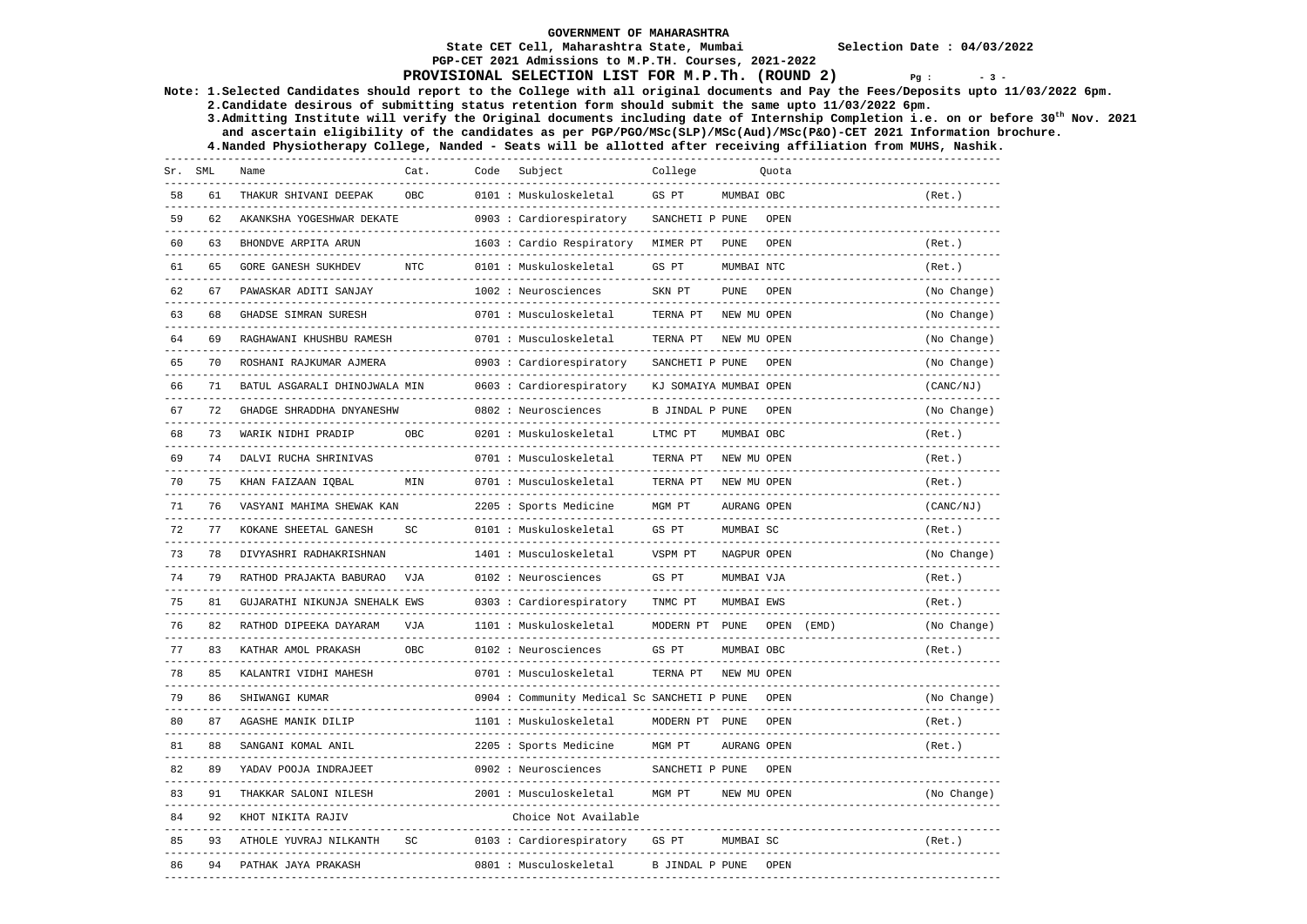## **PGP-CET 2021 Admissions to M.P.TH. Courses, 2021-2022 PROVISIONAL SELECTION LIST FOR M.P.Th. (ROUND 2)**  $Pq : 4 - q$

**Note: 1.Selected Candidates should report to the College with all original documents and Pay the Fees/Deposits upto 11/03/2022 6pm.** 

 **2.Candidate desirous of submitting status retention form should submit the same upto 11/03/2022 6pm. 3.Admitting Institute will verify the Original documents including date of Internship Completion i.e. on or before 30th Nov. 2021** 

 **and ascertain eligibility of the candidates as per PGP/PGO/MSc(SLP)/MSc(Aud)/MSc(P&O)-CET 2021 Information brochure.** 

| Sr. | SML | Name                                                | Cat.                    | Code | Subject<br>-------------------------------                  | College                |             | Ouota             |                               |
|-----|-----|-----------------------------------------------------|-------------------------|------|-------------------------------------------------------------|------------------------|-------------|-------------------|-------------------------------|
| 87  | 95  | DAMLE AMAR SIDDHARTH                                | SC                      |      | 0303 : Cardiorespiratory                                    | TNMC PT                | MUMBAI SC   |                   | (No Change)                   |
| 88  | 96  | PATEL RIYA BHARATBHAI                               |                         |      | Choice Not Available<br>_____________________               |                        |             |                   |                               |
| 89  | 97  | AAYUSHI SHAH                                        |                         |      | Choice Not Available                                        |                        |             |                   |                               |
| 90  | 98  | MORE VAISHNAVI VIKAS                                |                         |      | Choice Not Available<br>-------------------------           | ---------------------  |             |                   |                               |
| 91  | 99  | PATWA JHANVI AMIT                                   |                         |      | 0603 : Cardiorespiratory                                    | KJ SOMAIYA MUMBAI OPEN |             |                   | (CANC/NJ)                     |
| 92  | 101 | KSHIRSAGAR SHRADDHA HEMAN                           |                         |      | 2001 : Musculoskeletal                                      | MGM PT                 | NEW MU OPEN |                   | (No Change)                   |
| 93  | 102 | ATHWALE REEMA MOHAN                                 | OBC:                    |      | 2203 : Cardiorespiratory                                    | MGM PT                 | AURANG OPEN |                   | (Ret.)                        |
| 94  | 103 | PATIL RATIKA RAJESH<br>-----------------            | OBC                     |      | 0901 : Musculoskeletal                                      | SANCHETI P PUNE        |             | OBC               | (Ret.)                        |
| 95  | 105 | PRIYA GUPTA                                         |                         |      | 1002 : Neurosciences                                        | SKN PT                 | PUNE.       | OPEN              | (No Change)                   |
| 96  | 106 | SHAIKH SIMRAN YUSUF                                 | MIN                     |      | 0604 : Community Medical Sc KJ SOMAIYA MUMBAI OPEN          |                        |             |                   | (Ret.)                        |
| 97  | 107 | MISHAL NIDHI ANANT                                  | <b>NTB</b>              |      | 2205 : Sports Medicine                                      | MGM PT                 | AURANG OPEN |                   |                               |
| 98  | 108 | MHATRE RAJ ASHOK                                    | OBC                     |      | 2001 : Musculoskeletal                                      | MGM PT                 |             | NEW MU OPEN (EMD) | (Ret.)                        |
| 99  | 109 | SARANGKAR KOMAL RAMCHANDR SC                        |                         |      | 0501 : Muskuloskeletal                                      | ALLPMR PT              | MUMBAI SC   |                   | (No Change)                   |
| 100 | 110 | PRIYANKA RATHOD                                     | VJA                     |      | 1101 : Muskuloskeletal                                      | MODERN PT PUNE         |             | OPEN              | (No Change)                   |
| 101 | 111 | SARDA ANKIT JAGDISH                                 |                         |      | 0904 : Community Medical Sc SANCHETI P PUNE                 |                        |             | OPEN              | (No Change)                   |
| 102 | 112 | SHRADDHA VIJAY DHARMADHIK                           |                         |      | Choice Not Available<br>----------------------              |                        |             |                   |                               |
| 103 | 113 | MEHTA AARYA HEMANTKUMAR                             |                         |      | 1601 : Musculoskeletal<br>-------------------               | MIMER PT               | <b>PUNE</b> | OPEN              | (No Change)<br>-------------- |
| 104 | 114 | KOTHALE SHREYA MILIND                               |                         |      | 2101 : Musculoskeletal                                      | DPO'S NEET THANE       |             | OPEN              | (No Change)                   |
| 105 | 115 | KHANDAGALE MRUNMAYEE PRAK                           |                         |      | 1404 : Community Medical Sc VSPM PT<br>____________________ |                        | NAGPUR OPEN |                   | (Ret.)                        |
| 106 | 116 | GODBOLE DEEPANKAR PARIJAT<br>---------------------- |                         |      | 1201 : Musculoskeletal<br>-----------------------           | CHAITANYA PUNE         |             | OPEN              | (No Change)                   |
| 107 | 117 | JOSHI REVATI ABHIJIT<br>----------------------      |                         |      | 0903 : Cardiorespiratory<br>---------------------------     | SANCHETI P PUNE        |             | OPEN              | (Ret.)                        |
| 108 | 118 | ZANWAR RUPA JAGDISH                                 |                         |      | 2201 : Musculoskeletal                                      | MGM PT                 | AURANG OPEN |                   | (Ret.)                        |
| 109 | 119 | GHONGDE RUDRAKSHI RUPESH                            | OBC                     |      | 0203 : Cardiorespiratory                                    | LTMC PT                | MUMBAI OBC  |                   |                               |
| 110 | 120 | MANE MANASI GIRISH                                  |                         |      | ----------------<br>1601 : Musculoskeletal                  | MIMER PT               | <b>PUNE</b> | OPEN              | (No Change)                   |
| 111 | 121 | HATWAR PRIYANKA PRABHU                              | OBC                     |      | 1202 : Neurosciences                                        | CHAITANYA PUNE         |             | OPEN              | (No Change)                   |
| 112 | 123 | KAMBLE ANUSHKA NITIN                                | $- - - -$<br><b>NTB</b> |      | _________________<br>1102 : Neurosciences                   | MODERN PT PUNE         |             | OPEN              | (Ret.)                        |
| 113 | 124 | RAKHI RAMRAJ JAJU                                   |                         |      | 2201 : Musculoskeletal<br>---------------                   | MGM PT                 | AURANG OPEN |                   | (Ret.)                        |
| 114 | 125 | POOJA ANIL GAIKWAD                                  | SC                      |      | 0701 : Musculoskeletal                                      | TERNA PT               | NEW MU SC   |                   | (No Change)                   |
| 115 | 126 | SANGLE DIPIKA PRAKASH                               | OBC                     |      | 0601 : Musculoskeletal                                      | KJ SOMAIYA MUMBAI OBC  |             |                   | (No Change)                   |
|     |     |                                                     |                         |      |                                                             |                        |             |                   |                               |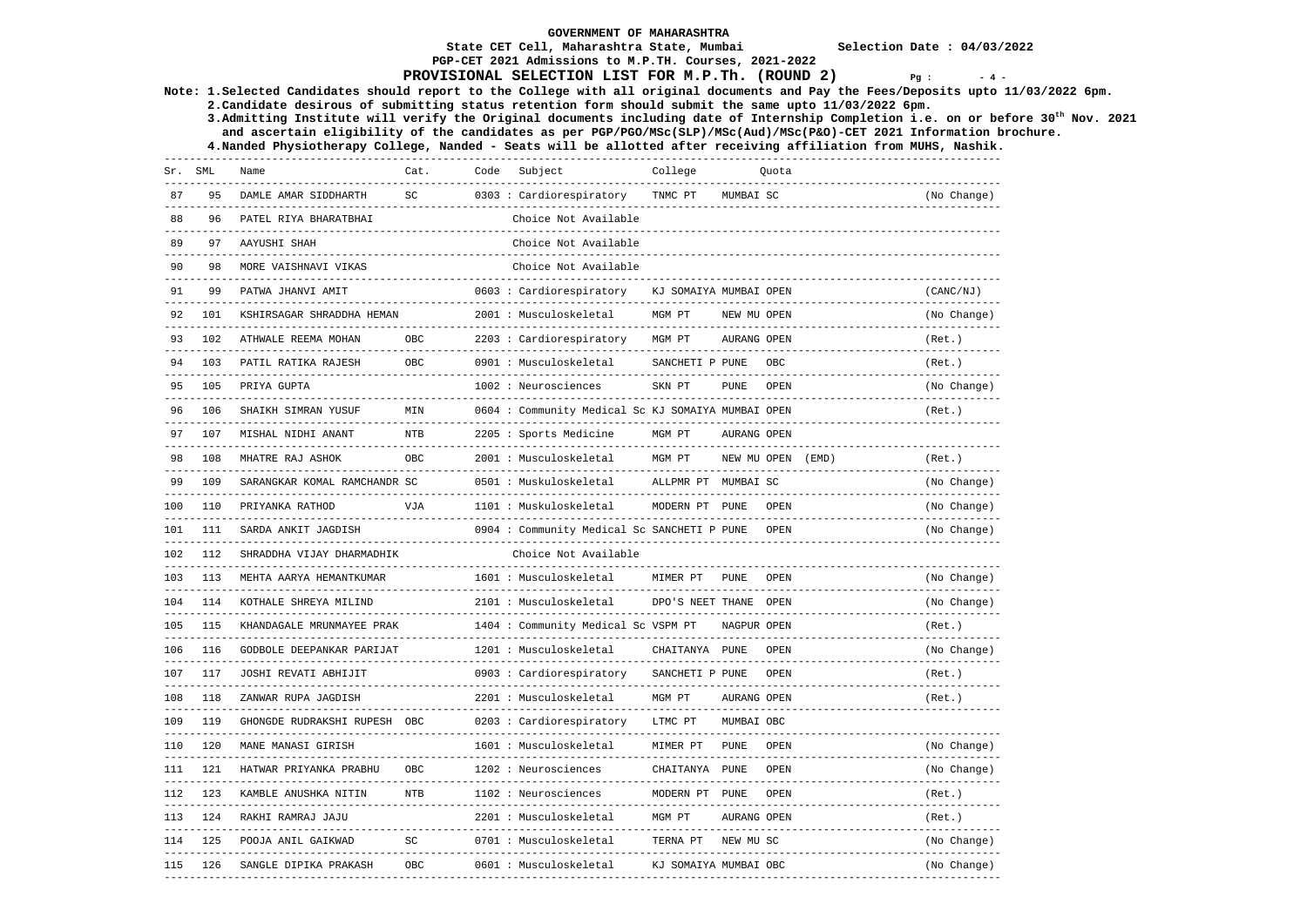## **PGP-CET 2021 Admissions to M.P.TH. Courses, 2021-2022 PROVISIONAL SELECTION LIST FOR M.P.Th. (ROUND 2)**  $Pq : 5 - 5$

**Note: 1.Selected Candidates should report to the College with all original documents and Pay the Fees/Deposits upto 11/03/2022 6pm.** 

 **2.Candidate desirous of submitting status retention form should submit the same upto 11/03/2022 6pm. 3.Admitting Institute will verify the Original documents including date of Internship Completion i.e. on or before 30th Nov. 2021 and ascertain eligibility of the candidates as per PGP/PGO/MSc(SLP)/MSc(Aud)/MSc(P&O)-CET 2021 Information brochure.** 

|     | Sr. SML | Name                                                  | Cat.       | Code | Subject                                                 | College                |             | Ouota                                      |                          |
|-----|---------|-------------------------------------------------------|------------|------|---------------------------------------------------------|------------------------|-------------|--------------------------------------------|--------------------------|
| 116 | 127     | WARKHEDE NEHA SANJAY                                  | OBC        |      | 0903 : Cardiorespiratory<br>--------------------------- | SANCHETI P PUNE        |             | OBC                                        | (No Change)              |
| 117 | 128     | KOMAL SANTOSH BHOIR                                   |            |      | 1601 : Musculoskeletal                                  | MIMER PT               | <b>PUNE</b> | OPEN                                       |                          |
| 118 | 129     | NANOTI SASHRIKA HARSHVARD                             |            |      | 1204 : Community Medical Sc CHAITANYA PUNE              |                        |             | OPEN<br>---------------------------------- | (No Change)              |
| 119 | 130     | PARKAR SAFOORA SHABBIR AH MIN                         |            |      | 1002 : Neurosciences                                    | SKN PT                 | <b>PUNE</b> | OPEN                                       | (No Change)              |
| 120 | 131     | JUNEJA GURPREET BALJIT                                |            |      | 1401 : Musculoskeletal<br>-------------------------     | VSPM PT                | NAGPUR OPEN |                                            | (Ret.)                   |
| 121 | 132     | MOHITE SHRADDHA PRAVIN                                |            |      | 1301 : Musculoskeletal                                  | MVPS PT                | NASIK OPEN  |                                            |                          |
| 122 | 133     | KULKARNI MUGDHA SURESH                                |            |      | 0703 : Cardiorespiratory                                | TERNA PT               | NEW MU OPEN |                                            | (No Change)              |
| 123 | 134     | CHOPADE SHAMAL DAGDU                                  |            |      | 2201 : Musculoskeletal<br>___________________________   | MGM PT                 | AURANG OPEN |                                            | (Ret.)                   |
| 124 | 135     | SHETTY SHRUTI UDAY<br>.                               |            |      | 2101 : Musculoskeletal                                  | DPO'S NEET THANE OPEN  |             |                                            | (No Change)<br>--------- |
| 125 | 136     | GANDHI KUJA BHAVESH                                   |            |      | Choice Not Available                                    |                        |             |                                            |                          |
| 126 | 137     | SMRUTI GHANSHYAM PATKI                                |            |      | 1301 : Musculoskeletal<br>-------------------------     | MVPS PT                | NASIK OPEN  |                                            | (Ret.)                   |
| 127 | 138     | NIRANKARI SANJANA SATYAPA<br>------------------------ |            |      | 2201 : Musculoskeletal<br>________________________      | MGM PT                 | AURANG OPEN |                                            | (Ret.)                   |
| 128 | 139     | CHANDANE RAKHEE ASHOK<br>-----------------------      | OBC        |      | 0602 : Neurosciences                                    | KJ SOMAIYA MUMBAI OBC  |             |                                            |                          |
| 129 | 140     | BEDREKAR MOHD ATIK AIJAZ MIN                          |            |      | 1104 : Community Medical Sc MODERN PT PUNE              |                        |             | OPEN                                       | (Ret.)                   |
| 130 | 142     | DARWARE MADHURA RAJESH<br>-------------------------   | OBC        |      | 1401 : Musculoskeletal                                  | VSPM PT                | NAGPUR OPEN |                                            | (Ret.)                   |
| 131 | 143     | AGRAWAL DIVYA PRAMOD                                  |            |      | 0803: Cardiorespiratory                                 | B JINDAL P PUNE        |             | OPEN                                       | (No Change)              |
| 132 | 144     | TAHALRAMANI URJA MUKESH                               |            |      | 1401 : Musculoskeletal                                  | VSPM PT                | NAGPUR OPEN |                                            | (Ret.)                   |
| 133 | 145     | SHAH POOJA AJAY                                       |            |      | 2004 : Community Medical Sc MGM PT                      |                        | NEW MU OPEN |                                            | (Ret.)                   |
| 134 | 146     | DALVI MRUDULA ARUN                                    |            |      | 1103 : Cardio Respiratory                               | MODERN PT PUNE         |             | OPEN                                       | (Ret.)                   |
| 135 | 147     | GANDHI NETAL MANOJ                                    | EWS        |      | 0101 : Muskuloskeletal                                  | GS PT                  | MUMBAI EWS  |                                            | (Ret.)                   |
| 136 | 149     | BHAKARE ASMITA NARESHCHAN OBC                         |            |      | 0603 : Cardiorespiratory                                | KJ SOMAIYA MUMBAI OPEN |             |                                            |                          |
| 137 | 151     | KHAIRNAR SAYALI BHAGCHAND                             |            |      | 1501 : Musculoskeletal                                  | VVPF'S PT AHMEDN OPEN  |             |                                            | (No Change)              |
| 138 | 152     | KALE VAISHNAVI DHARMENDRA OBC                         |            |      | 0703 : Cardiorespiratory                                | TERNA PT               | NEW MU OBC  |                                            | (Ret.)                   |
| 139 | 153     | LAJURKAR VAISHNAVI GOPALR OBC                         |            |      | 0701 : Musculoskeletal                                  | TERNA PT               | NEW MU OBC  |                                            |                          |
| 140 | 154     | DESHPANDE AISHWARYA PRAVI                             |            |      | 2201 : Musculoskeletal                                  | MGM PT                 | AURANG OPEN | ------------------------------             | (No Change)              |
| 141 | 155     | OSWAL PURVA DILIP                                     |            |      | 1202 : Neurosciences                                    | CHAITANYA PUNE         |             | OPEN                                       | (No Change)              |
| 142 | 156     | MANKAR SHRUTI VIJAY                                   | <b>OBC</b> |      | 0802 : Neurosciences                                    | B JINDAL P PUNE        |             | OBC                                        | (CANC/NJ)                |
| 143 | 157     | SAMRUDDHI SUNIL KANDHARKA                             |            |      | 1602 : Neurosciences                                    | MIMER PT               | <b>PUNE</b> | OPEN                                       | (No Change)              |
| 144 | 158     | FERNANDES LYNN                                        |            |      | 0804 : Community Medical Sc B JINDAL P PUNE             |                        |             | OPEN                                       | (Ret.)                   |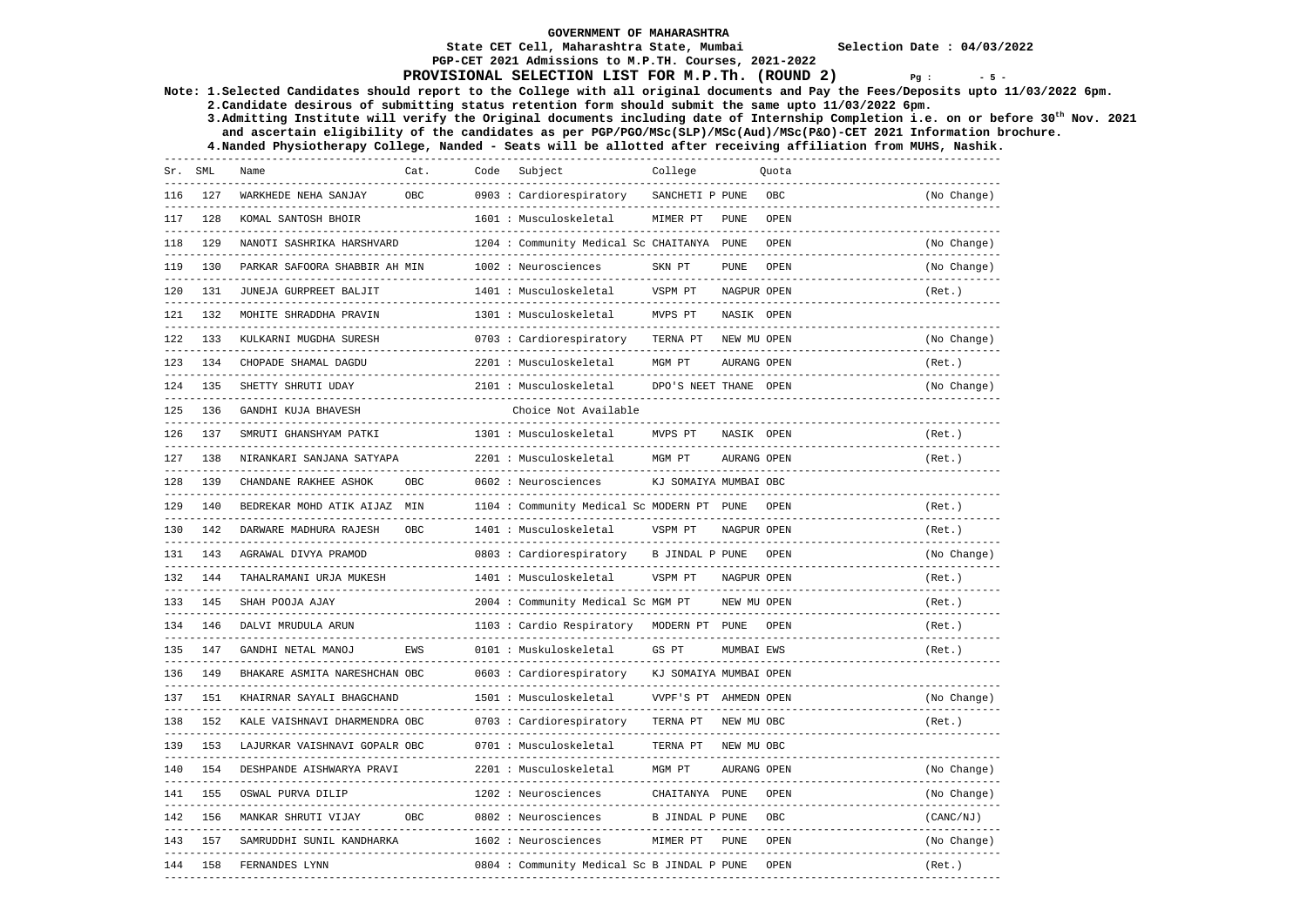## **PGP-CET 2021 Admissions to M.P.TH. Courses, 2021-2022 PROVISIONAL SELECTION LIST FOR M.P.Th. (ROUND 2)**  $Pq : 6 - 6 = 0$

**Note: 1.Selected Candidates should report to the College with all original documents and Pay the Fees/Deposits upto 11/03/2022 6pm.** 

 **2.Candidate desirous of submitting status retention form should submit the same upto 11/03/2022 6pm. 3.Admitting Institute will verify the Original documents including date of Internship Completion i.e. on or before 30th Nov. 2021 and ascertain eligibility of the candidates as per PGP/PGO/MSc(SLP)/MSc(Aud)/MSc(P&O)-CET 2021 Information brochure.** 

 **4.Nanded Physiotherapy College, Nanded - Seats will be allotted after receiving affiliation from MUHS, Nashik.** 

------------------------------------------------------------------------------------------------------------------------------------

| Sr. SML |     | Name                                                           | Cat. | Code | Subject                                                | College                     |                    | Ouota |                                    |                             |
|---------|-----|----------------------------------------------------------------|------|------|--------------------------------------------------------|-----------------------------|--------------------|-------|------------------------------------|-----------------------------|
| 145     | 159 | AISHWARYA SHRIKRISHNA POR                                      |      |      | 1402 : Neurosciences                                   | VSPM PT                     | NAGPUR OPEN        |       |                                    |                             |
| 146     | 160 | DUPARE PRAJAKTA ONKAR<br>_____________________________________ | SC   |      | 1401 : Musculoskeletal                                 | VSPM PT                     | NAGPUR SC          |       |                                    | (Ret.)                      |
| 147     | 161 | GADODIYA AKSHATA MAHABIR EWS                                   |      |      | 0102 : Neurosciences                                   | GS PT                       | MUMBAI EWS         |       |                                    | (Ret.)                      |
| 148     | 162 | AMBADE MONIKA ASHOK<br>--------------------------              | OBC  |      | 2001 : Musculoskeletal<br>---------------------------- | MGM PT                      | NEW MU EMOBC (EMR) |       | ---------------------------------- |                             |
| 149     | 163 | SHARMA TRIPTI MAHAVIR                                          |      |      | 0603 : Cardiorespiratory                               | KJ SOMAIYA MUMBAI OPEN      |                    |       |                                    |                             |
| 150     | 164 | DASHARATHE DIPALI SAKHARA                                      |      |      | 1602 : Neurosciences<br>-----------------------        | MIMER PT                    | <b>PUNE</b>        | OPEN  | --------------------------         | (No Change)<br>------------ |
| 151     | 165 | GOKHRU MANALI KISHOR                                           |      |      | 1603 : Cardio Respiratory                              | MIMER PT                    | ${\tt PUNE}$       | OPEN  |                                    | (CANC/NJ)                   |
| 152     | 166 | MEHTA ISHA PANKAJKUMAR                                         |      |      | 1602 : Neurosciences<br>------------------------       | MIMER PT                    | <b>PUNE</b>        | OPEN  |                                    | (No Change)                 |
| 153     | 167 | VANU BHARWANI                                                  |      |      | 2202 : Neurosciences                                   | MGM PT                      | AURANG OPEN        |       |                                    | (No Change)                 |
| 154     | 168 | INGAVALE SHREYAS SUDHAKAR                                      |      |      | 0603 : Cardiorespiratory                               | KJ SOMAIYA MUMBAI OPEN      |                    |       |                                    |                             |
| 155     | 169 | GAIKWAD STUTI NAVNATH                                          |      |      | 1502 : Neurosciences                                   | VVPF'S PT AHMEDN OPEN       |                    |       |                                    | (Ret.)                      |
| 156     | 170 | GUPTE TANVI AMOL                                               |      |      | Choice Not Available                                   |                             |                    |       |                                    |                             |
| 157     | 172 | SONANI POONAM VISHWANATH                                       |      |      | 0803 : Cardiorespiratory                               | <b>B JINDAL P PUNE</b>      |                    | OPEN  |                                    |                             |
| 158     | 173 | PATHAK SIDDHI SATISH                                           |      |      | 1403 : Cardiorespiratory                               | VSPM PT                     | NAGPUR OPEN        |       |                                    | (Ret.)                      |
| 159     | 174 | KULKARNI KAJOL RAJESH                                          |      |      | Choice Not Available                                   |                             |                    |       |                                    |                             |
| 160     | 175 | RUJUTA NITIN DEODHAR                                           |      |      | 0803: Cardiorespiratory                                | <b>B JINDAL P PUNE</b>      |                    | OPEN  |                                    | (No Change)                 |
| 161     | 176 | CHAUDHARY JYOTI ANOD                                           |      |      | 2203 : Cardiorespiratory                               | MGM PT                      | AURANG OPEN        |       |                                    | (No Change)                 |
| 162     | 177 | KATE RIDDHI CHANDRASHEKHA                                      |      |      | Choice Not Available                                   |                             |                    |       |                                    |                             |
| 163     | 178 | JANGID PRIYANKA RAMGOPAL                                       |      |      | 1604 : Community Medical Sc MIMER PT                   |                             | PUNE               | OPEN  |                                    | (No Change)                 |
| 164     | 179 | TRIMUKHE AHILYA SUDARSHAN SC                                   |      |      | 0604 : Community Medical Sc KJ SOMAIYA MUMBAI SC       |                             |                    |       |                                    | (No Change)                 |
| 165     | 180 | DAPTARE VAISHNAVI SUNIL                                        | OBC  |      | 0802 : Neurosciences                                   | <b>B JINDAL P PUNE</b>      |                    | OBC   |                                    |                             |
| 166     | 181 | CHILWANT SAKSHI RAMESHWAR OBC                                  |      |      | 1501 : Musculoskeletal                                 | VVPF'S PT AHMEDN OPEN (EMD) |                    |       |                                    | (Ret.)                      |
| 167     | 182 | BURNWAL SHRESHTHI PRAMOD                                       |      |      | Choice Not Available                                   |                             |                    |       |                                    |                             |
| 168     | 183 | KULKARNI PRANJALI RAVINDR                                      |      |      | Choice Not Available                                   |                             |                    |       |                                    |                             |
| 169     | 184 | SHUKLA SONAL ARUN                                              |      |      | 2103 : Cardiorespiratory                               | DPO'S NEET THANE OPEN       |                    |       |                                    | (No Change)                 |
| 170     | 185 | KASHID NEHA ARVIND                                             |      |      | 1203 : Cardiorespiratory                               | CHAITANYA PUNE              |                    | OPEN  |                                    | (Ret.)                      |
| 171     | 186 | PAWAR ANUSHREE MOHANRAO                                        |      |      | 1504 : Community Medical Sc VVPF'S PT AHMEDN OPEN      |                             |                    |       |                                    |                             |
| 172     | 188 | PRASAD B. RISALDAR                                             |      |      | Choice Not Available                                   |                             |                    |       |                                    |                             |
| 173     | 190 | SHUBHANGI SANJAY AGARWAL                                       |      |      | Choice Not Available                                   |                             |                    |       |                                    |                             |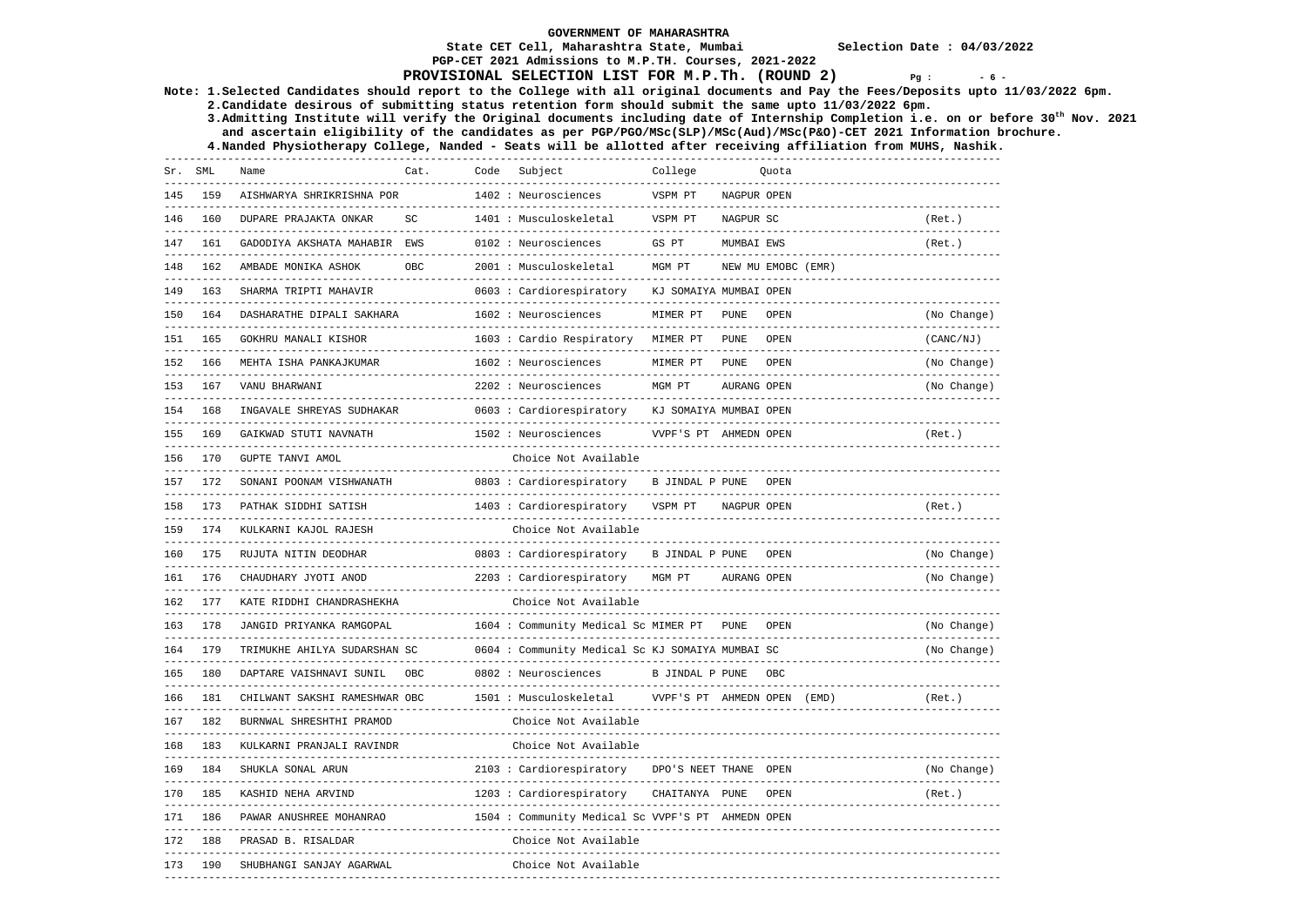## **PGP-CET 2021 Admissions to M.P.TH. Courses, 2021-2022 PROVISIONAL SELECTION LIST FOR M.P.Th. (ROUND 2)**  $Pq : 7 - q$

**Note: 1.Selected Candidates should report to the College with all original documents and Pay the Fees/Deposits upto 11/03/2022 6pm.** 

 **2.Candidate desirous of submitting status retention form should submit the same upto 11/03/2022 6pm. 3.Admitting Institute will verify the Original documents including date of Internship Completion i.e. on or before 30th Nov. 2021 and ascertain eligibility of the candidates as per PGP/PGO/MSc(SLP)/MSc(Aud)/MSc(P&O)-CET 2021 Information brochure.** 

|     | Sr. SML           | Name                                                          | Cat.       | Code | Subject                                                 | College                      |                              | Quota          |                               |
|-----|-------------------|---------------------------------------------------------------|------------|------|---------------------------------------------------------|------------------------------|------------------------------|----------------|-------------------------------|
| 174 | 192               | BHATIYA DEEKSHA VIJAY<br>------------------------------------ |            |      | 1402 : Neurosciences                                    | VSPM PT                      | NAGPUR OPEN<br>_____________ |                | (No Change)<br>-------------- |
| 175 | 195               | THAKARE SAKSHI NITIN                                          | OBC        |      | 1601 : Musculoskeletal                                  | MIMER PT                     | <b>PUNE</b>                  | OBC            |                               |
| 176 | 196               | SWATHI SUNDARARAJAN                                           |            |      | 1103 : Cardio Respiratory                               | MODERN PT PUNE               |                              | OPEN           |                               |
| 177 | 197               | MANE ANKITA RAMCHANDRA                                        |            |      | 1801 : Muskuloskeletal                                  | MIMSR PT                     | LATUR OPEN                   |                | (CANC/NJ)                     |
| 178 | 198               | FERNANDES FLORINE SEBASTI                                     |            |      | Choice Not Available                                    |                              |                              |                |                               |
| 179 | 199               | FULEWALE NAYAN LAXMAN                                         | OBC        |      | 1402 : Neurosciences                                    | VSPM PT                      | NAGPUR OPEN (EMD)            |                | (Ret.)                        |
| 180 | 201               | YADAV DHANASHRI ASHOK                                         |            |      | 2004 : Community Medical Sc MGM PT                      |                              | NEW MU OPEN<br>.             |                | (Ret.)                        |
| 181 | 202               | CHAWLA RIYA RAMKUMAR                                          |            |      | 1801 : Muskuloskeletal<br>-----------------             | MIMSR PT                     | LATUR OPEN<br>------------   |                |                               |
| 182 | 203<br>---------- | SHIKHA S BHATIA                                               |            |      | 1403 : Cardiorespiratory                                | VSPM PT                      | NAGPUR OPEN                  |                | (Ret.)                        |
| 183 | 204               | <b>JAGRUTI BAND</b>                                           | OBC        |      | 1001 : Musculoskeletal<br>______________________        | SKN PT                       | <b>PUNE</b>                  | OBC            | (CANC/NJ)                     |
| 184 | 206               | THAKKAR KHUSHI MUKESH                                         |            |      | Choice Not Available<br>----------------------------    |                              |                              |                |                               |
| 185 | 207               | BIRKAD KAJOL PRAKASH                                          | OBC        |      | 1501 : Musculoskeletal<br>--------------------          | VVPF'S PT AHMEDN EMOBC (EMR) |                              |                | (CANC/NJ)                     |
| 186 | 208               | DESHMUKH SHRADDHA PRAMODR                                     |            |      | Choice Not Available                                    |                              |                              |                |                               |
| 187 | 209               | MOHINI NARLAWAR                                               |            |      | 1402 : Neurosciences                                    | VSPM PT                      | NAGPUR OPEN                  |                | (Ret.)                        |
| 188 | 210               | SHAIKH UZMA KHALID                                            | MIN        |      | Choice Not Available                                    |                              |                              |                |                               |
| 189 | 213               | SHENGAL SHWETA YASHWANT                                       | <b>ST</b>  |      | 0301 : Muskuloskeletal<br>_____________________________ | TNMC PT                      | MUMBAI ST                    |                | (Ret.)                        |
| 190 | 214               | NAIK SHRADDHA VIDYADHAR V                                     |            |      | 2203 : Cardiorespiratory                                | MGM PT                       | AURANG OPEN                  |                | (CANC/NJ)                     |
| 191 | 215               | RADHIKA KASAT                                                 |            |      | 1204 : Community Medical Sc CHAITANYA PUNE              |                              |                              | OPEN           | (CANC/NJ)                     |
| 192 | 216               | MISHRA SIMRAN ARUNKUMAR                                       |            |      | 1502 : Neurosciences                                    | VVPF'S PT AHMEDN OPEN        |                              |                | (Ret.)                        |
| 193 | 218               | SHAIKH AFREEN YUSUF                                           | MIN        |      | 1004 : Community Medical Sc SKN PT                      |                              | <b>PUNE</b>                  | OPEN           | (No Change)                   |
| 194 | 219               | SALONI PAVANKUMAR MOR                                         | <b>EWS</b> |      | 0201 : Muskuloskeletal                                  | LTMC PT                      | MUMBAI EWS                   |                | (Ret.)                        |
| 195 | 220               | GHORDADEKAR DHANASHRI RAJ                                     |            |      | 1702 : Neurosciences                                    | DR U. PATI JALGAO OPEN       |                              |                | (CANC/NJ)                     |
| 196 | 2.2.1             | JADHAV NEHA ANANDRAO                                          |            |      | 1402 : Neurosciences                                    | VSPM PT                      | NAGPUR OPEN<br>-----------   |                | (No Change)                   |
| 197 | 2.2.2             | KUMBHAR PRIYANKA LAXMAN                                       | OBC        |      | 1001 : Musculoskeletal                                  | SKN PT                       | <b>PUNE</b>                  | OBC<br>------- |                               |
| 198 | 223               | RANI RAMESHWAR RODGE                                          | EWS        |      | 0802 : Neurosciences                                    | B JINDAL P PUNE              |                              | EWS            | (Ret.)                        |
| 199 | 2.2.4             | NIKHITA KUMBHARE                                              |            |      | Choice Not Available                                    |                              |                              |                |                               |
| 200 | 225               | MISOUITTA CHENESSA EDWARD                                     |            |      | 1603 : Cardio Respiratory                               | MIMER PT                     | <b>PUNE</b>                  | OPEN           |                               |
| 201 | 226               | SITUT GANDHALI ATUL                                           |            |      | 1402 : Neurosciences                                    | VSPM PT                      | NAGPUR OPEN                  |                | (No Change)                   |
| 202 | 227               | NEHETE PRAGATI NISHIKANT                                      |            |      | Choice Not Available                                    |                              |                              |                |                               |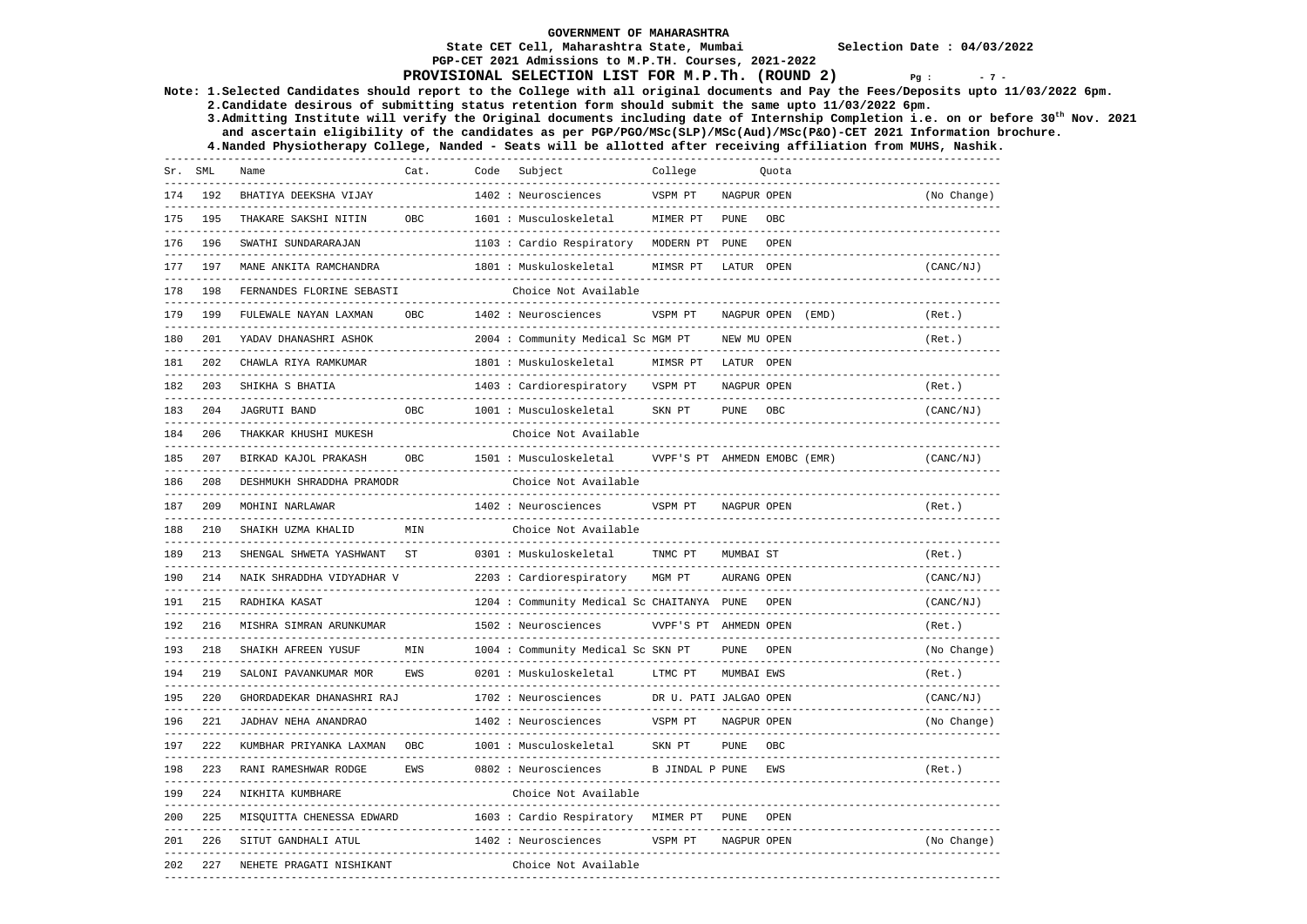## **PGP-CET 2021 Admissions to M.P.TH. Courses, 2021-2022 PROVISIONAL SELECTION LIST FOR M.P.Th. (ROUND 2)**  $Pq : 8 - 8 - 8$

**Note: 1.Selected Candidates should report to the College with all original documents and Pay the Fees/Deposits upto 11/03/2022 6pm.** 

 **2.Candidate desirous of submitting status retention form should submit the same upto 11/03/2022 6pm. 3.Admitting Institute will verify the Original documents including date of Internship Completion i.e. on or before 30th Nov. 2021 and ascertain eligibility of the candidates as per PGP/PGO/MSc(SLP)/MSc(Aud)/MSc(P&O)-CET 2021 Information brochure.** 

|     | Sr. SML           | Name                                                          | Cat.                                  | Code | Subject<br>-------------------------------------                | College                                             |                                         | Quota | ------------                         |             |
|-----|-------------------|---------------------------------------------------------------|---------------------------------------|------|-----------------------------------------------------------------|-----------------------------------------------------|-----------------------------------------|-------|--------------------------------------|-------------|
| 203 | 230               | KOTIAN NAYAN SANDEEP                                          |                                       |      | 1503 : Cardio Respiratory                                       | VVPF'S PT AHMEDN OPEN                               |                                         |       | ------------------------             | (No Change) |
| 204 | 231               | GAUTAMI ANAND SONKAMBLE                                       | $\operatorname{SC}$                   |      | 2103 : Cardiorespiratory                                        | DPO'S NEET THANE SC                                 |                                         |       |                                      | (No Change) |
| 205 | 232               | TADVI ANJUM DAUTKHA                                           | STMIN                                 |      | 0502 : Neurosciences                                            | ALLPMR PT MUMBAI ST<br>---------------------        |                                         |       |                                      | (Ret.)      |
| 206 | 233               | VERMA SHRUTI SUNIL                                            |                                       |      | Choice Not Available                                            |                                                     |                                         |       |                                      |             |
| 207 | 235               | PATIL RONIT RAVINDRA                                          | OBC                                   |      | 2205 : Sports Medicine                                          | MGM PT                                              | AURANG OBC<br>. _ _ _ _ _ _ _ _ _ _ _ _ |       |                                      | (CANC/NJ)   |
| 208 | 237               | GAIKWAD ANJALA KISHORE                                        | SC                                    |      | Choice Not Available                                            |                                                     |                                         |       |                                      |             |
| 209 | 238               | GAIKWAD SMITA SHASHIKANT SC                                   |                                       |      | 1002 : Neurosciences                                            | SKN PT                                              | <b>PUNE</b>                             | SC    |                                      | (No Change) |
| 210 | 239               | KADAM ANAGHA PRAKASH                                          |                                       |      | Choice Not Available                                            |                                                     |                                         |       |                                      |             |
| 211 | 240<br>---------- | BAIS ANJALI SUNILKUMAR                                        |                                       |      | Choice Not Available                                            |                                                     |                                         |       |                                      |             |
| 212 | 241               | MADAME GAYATRI DEVENDRA                                       | <b>NTB</b>                            |      | Choice Not Available<br>----------------------------            |                                                     |                                         |       |                                      |             |
| 213 | 242               | GAJBHIYE MRUNAL MAHENDRA SC                                   |                                       |      | 0902 : Neurosciences                                            | SANCHETI P PUNE                                     |                                         | SC    | -----------------                    | (Ret.)      |
| 214 | 243               | GHOLKAR BHAKTI RAJIV                                          |                                       |      | 2204 : Community Medical Sc MGM PT                              | --------------------------                          | AURANG OPEN                             |       |                                      | (Ret.)      |
| 215 | 244               | ARORA NISHI KULDEEP<br>-----------------------                | EWS<br>------------------------------ |      | 0901 : Musculoskeletal                                          | SANCHETI P PUNE<br>---------------------            |                                         | EWS   | ------------------------------------ | (CANC/NJ)   |
| 216 | 245               | KANOJE NIKITA DEEPAK                                          | $\operatorname{SC}$                   |      | 1201 : Musculoskeletal                                          | CHAITANYA PUNE                                      |                                         | SC    |                                      | (No Change) |
| 217 | 246               | GEET HANSRAJBHAI GHOGHARI                                     |                                       |      | Choice Not Available                                            |                                                     |                                         |       |                                      |             |
| 218 | 247               | AGRAWAL SHEETAL TARACHAND EWS<br>---------------------------- |                                       |      | 0901 : Musculoskeletal<br>------------------------------------- | SANCHETI P PUNE                                     |                                         | EWS   |                                      |             |
| 219 | 248               | MULLA AIMEN RAZI                                              | EWSMIN                                |      | 0601 : Musculoskeletal                                          | KJ SOMAIYA MUMBAI EWS                               |                                         |       |                                      | (No Change) |
| 220 | 249               | JAIN PRAGYA RAJESH                                            |                                       |      | Choice Not Available                                            |                                                     |                                         |       |                                      |             |
| 221 | 250               | BHANDAKKAR POULAMI ADWAIT                                     |                                       |      | 1802 : Neurosciences<br>-------------------------               | MIMSR PT                                            | LATUR OPEN                              |       |                                      | (CANC/NJ)   |
| 222 | 252               | BATULWAR MEENAKSHI BHUMES OBC                                 |                                       |      | 1702 : Neurosciences                                            | DR U. PATI JALGAO OBC                               |                                         |       |                                      | (CANC/NJ)   |
| 223 | 253               | PATHADE VAIBHAVI VEVEKANA SC                                  |                                       |      | 0905 : Sports Medicine                                          | SANCHETI P PUNE                                     |                                         | SC    |                                      | (Ret.)      |
| 224 | 254               | SHAH NUPUR MUKESH SMITA                                       |                                       |      | 1304 : Community Medical Sc MVPS PT                             |                                                     | NASIK OPEN                              |       |                                      | (CANC/NJ)   |
| 225 | 255               | MUKADAM PRATISHTA RAJENDR OBC                                 |                                       |      | Choice Not Available                                            |                                                     |                                         |       |                                      |             |
| 226 | 256               | VIJAYSHREE JANGADE                                            | OBC                                   |      | 1403 : Cardiorespiratory                                        | VSPM PT                                             | NAGPUR OPEN (EMD)                       |       |                                      | (Ret.)      |
| 227 | 258               | DONGARDIVE KASHMIRA SANTO SC                                  |                                       |      | 1602 : Neurosciences                                            | MIMER PT                                            | PUNE                                    | SC    |                                      | (Ret.)      |
| 228 | 259               | SATHE GAURI BHIMRAO                                           | $\operatorname{SC}$                   |      | Choice Not Available                                            |                                                     |                                         |       |                                      |             |
| 229 | 260               | AGRAWAL MANSI SANJAY                                          | EWS                                   |      | 1402 : Neurosciences                                            | VSPM PT                                             | NAGPUR EWS                              |       |                                      | (Ret.)      |
| 230 | 262               | KULKARNI SAMPADA SATISH                                       |                                       |      | 2103 : Cardiorespiratory                                        | --------------------------<br>DPO'S NEET THANE OPEN |                                         |       |                                      |             |
| 231 | 264               | KHOT SHAMAL VIJAY                                             |                                       |      | Choice Not Available                                            |                                                     |                                         |       |                                      |             |
|     |                   |                                                               |                                       |      |                                                                 |                                                     |                                         |       |                                      |             |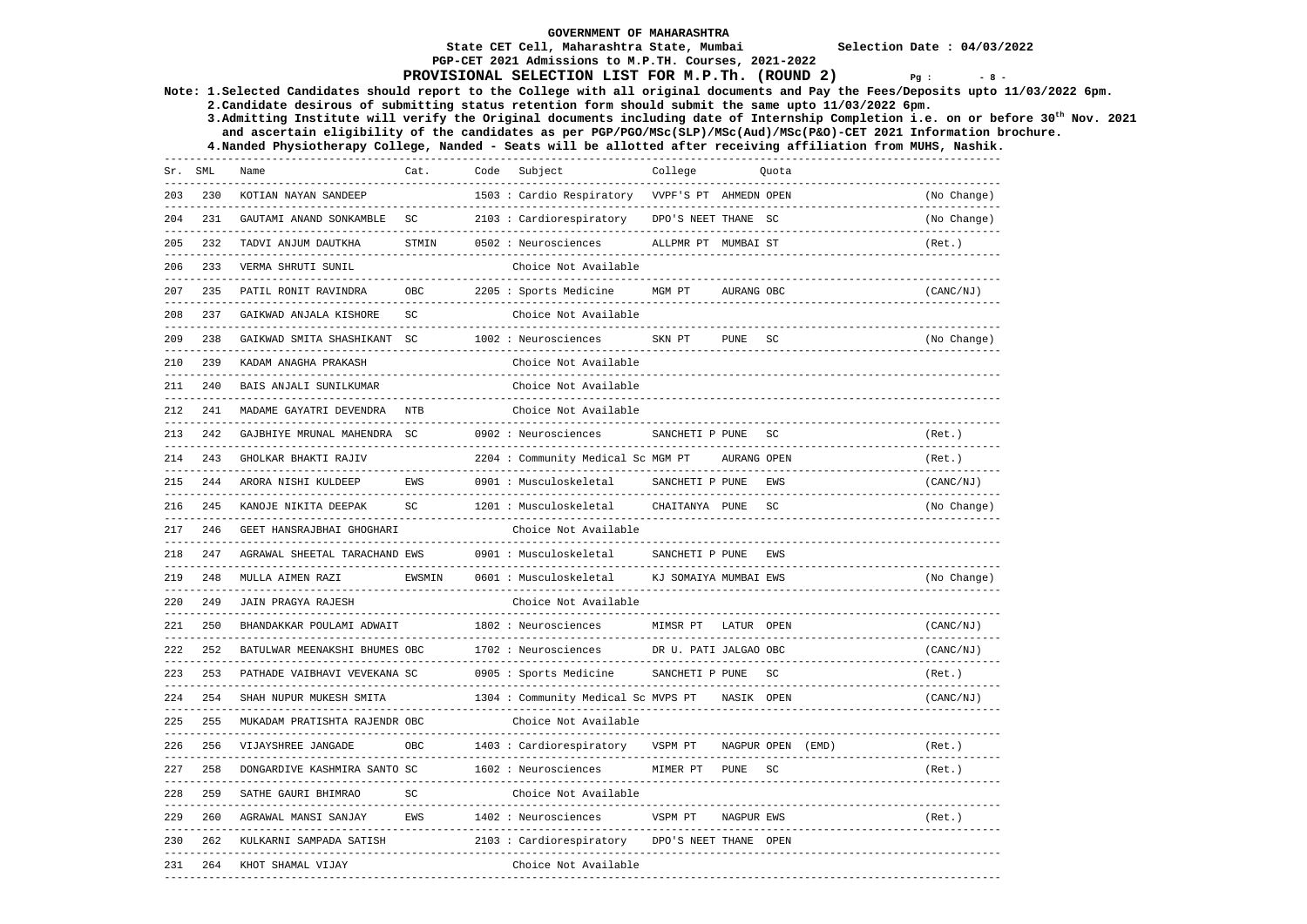# **PGP-CET 2021 Admissions to M.P.TH. Courses, 2021-2022**

### **PROVISIONAL SELECTION LIST FOR M.P.Th. (ROUND 2)** Pg:  $-9 - 9 = 9$

**Note: 1.Selected Candidates should report to the College with all original documents and Pay the Fees/Deposits upto 11/03/2022 6pm.** 

 **2.Candidate desirous of submitting status retention form should submit the same upto 11/03/2022 6pm. 3.Admitting Institute will verify the Original documents including date of Internship Completion i.e. on or before 30th Nov. 2021 and ascertain eligibility of the candidates as per PGP/PGO/MSc(SLP)/MSc(Aud)/MSc(P&O)-CET 2021 Information brochure.** 

 **4.Nanded Physiotherapy College, Nanded - Seats will be allotted after receiving affiliation from MUHS, Nashik.** 

------------------------------------------------------------------------------------------------------------------------------------ Sr. SML Name Cat. Code Subject College Quota ------------------------------------------------------------------------------------------------------------------------------------232 265 GANDHI BHAVNA SANTOSH 1204 : Community Medical Sc CHAITANYA PUNE OPEN ------------------------------------------------------------------------------------------------------------------------------------ 233 266 SHRUTI RAPHAEL D'SOUZA Choice Not Available ------------------------------------------------------------------------------------------------------------------------------------ 234 267 BHUJBAL OMKAR SUNIL OBC 2205 : Sports Medicine MGM PT AURANG OBC ------------------------------------------------------------------------------------------------------------------------------------ 235 268 CHATURVEDI SHANKESH BHUPE 1503 : Cardio Respiratory VVPF'S PT AHMEDN OPEN ------------------------------------------------------------------------------------------------------------------------------------ 236 270 KHANDELWAL KRATI PRADEEP Choice Not Available ------------------------------------------------------------------------------------------------------------------------------------ 237 271 KARWA MANSI RADHESHYAM 1504 : Community Medical Sc VVPF'S PT AHMEDN OPEN (CANC/NJ) ------------------------------------------------------------------------------------------------------------------------------------ 238 272 SUWARNA PANJABRAO NEHARE OBC 1402 : Neurosciences VSPM PT NAGPUR EMOBC (EMR) (Ret.) ------------------------------------------------------------------------------------------------------------------------------------ 239 274 CHOUDHARY AYUSHI CHANDRAP OBC 1202 : Neurosciences CHAITANYA PUNE OBC ------------------------------------------------------------------------------------------------------------------------------------ 240 275 MESHRAM SNEHAL ASHOK SC Choice Not Available ------------------------------------------------------------------------------------------------------------------------------------ 241 276 KOTWAL SHEFALI SUSHIL Choice Not Available ------------------------------------------------------------------------------------------------------------------------------------ 242 277 VAIDYA SANIKA SACHIN Choice Not Available ------------------------------------------------------------------------------------------------------------------------------------ 243 278 KSHIPRA RAGHAVENDRA SHAST 1504 : Community Medical Sc VVPF'S PT AHMEDN OPEN ------------------------------------------------------------------------------------------------------------------------------------ 244 279 MANSI MUKUND AMBULKAR Choice Not Available ------------------------------------------------------------------------------------------------------------------------------------ 245 280 JINCY RAJAN 1803 : Cardio Respiratory MIMSR PT LATUR OPEN (CANC/NJ) ------------------------------------------------------------------------------------------------------------------------------------ 246 281 MAVKAR SNEHAL SUNIL 2203 : Cardiorespiratory MGM PT AURANG OPEN ------------------------------------------------------------------------------------------------------------------------------------ 247 282 ROHANE RENUKA GUNWANTRAO OBC 1403 : Cardiorespiratory VSPM PT NAGPUR EMOBC (EMR) (Ret.) ------------------------------------------------------------------------------------------------------------------------------------ 248 283 HOLMUKHE PRUTHVIKA NANDKU SC Choice Not Available ------------------------------------------------------------------------------------------------------------------------------------ 249 284 BUDHWANI NIKITA PURSHOTTA Choice Not Available ------------------------------------------------------------------------------------------------------------------------------------ 250 285 PUND CHETANA NARENDRA OBC 1803 : Cardio Respiratory MIMSR PT LATUR OPEN (EMD) (CANC/NJ) ------------------------------------------------------------------------------------------------------------------------------------ 251 288 MEGHA MOHANDAS Choice Not Available ------------------------------------------------------------------------------------------------------------------------------------ 252 289 SOMDEB CHAKRABORTY Choice Not Available 253 290 KAWADE PRATIKSHA PRAKASH 1802 : Neurosciences MIMSR PT LATUR OPEN ------------------------------------------------------------------------------------------------------------------------------------ 254 291 SARTAPE SHRUTIKA NITIN SC Choice Not Available ------------------------------------------------------------------------------------------------------------------------------------ 255 292 SUBHEDAR MANSI MANGESH Choice Not Available ------------------------------------------------------------------------------------------------------------------------------------ 256 294 KHANDALE RUCHIRA BHARAT SC Choice Not Available ------------------------------------------------------------------------------------------------------------------------------------ 257 295 DONGARE VAIBHAVI CHANDRAK VJA 1101 : Muskuloskeletal MODERN PT PUNE EMVJA (EMR) (Ret.) ------------------------------------------------------------------------------------------------------------------------------------ 258 296 CHHEDA PALAK KALPESH Choice Not Available ------------------------------------------------------------------------------------------------------------------------------------ 259 297 KULKARNI ASHVINI SHASHIKA EWS 0902 : Neurosciences SANCHETI P PUNE EWS (Ret.) ------------------------------------------------------------------------------------------------------------------------------------ 260 299 SURBHI BANIYA 1304 : Community Medical Sc MVPS PT NASIK OPEN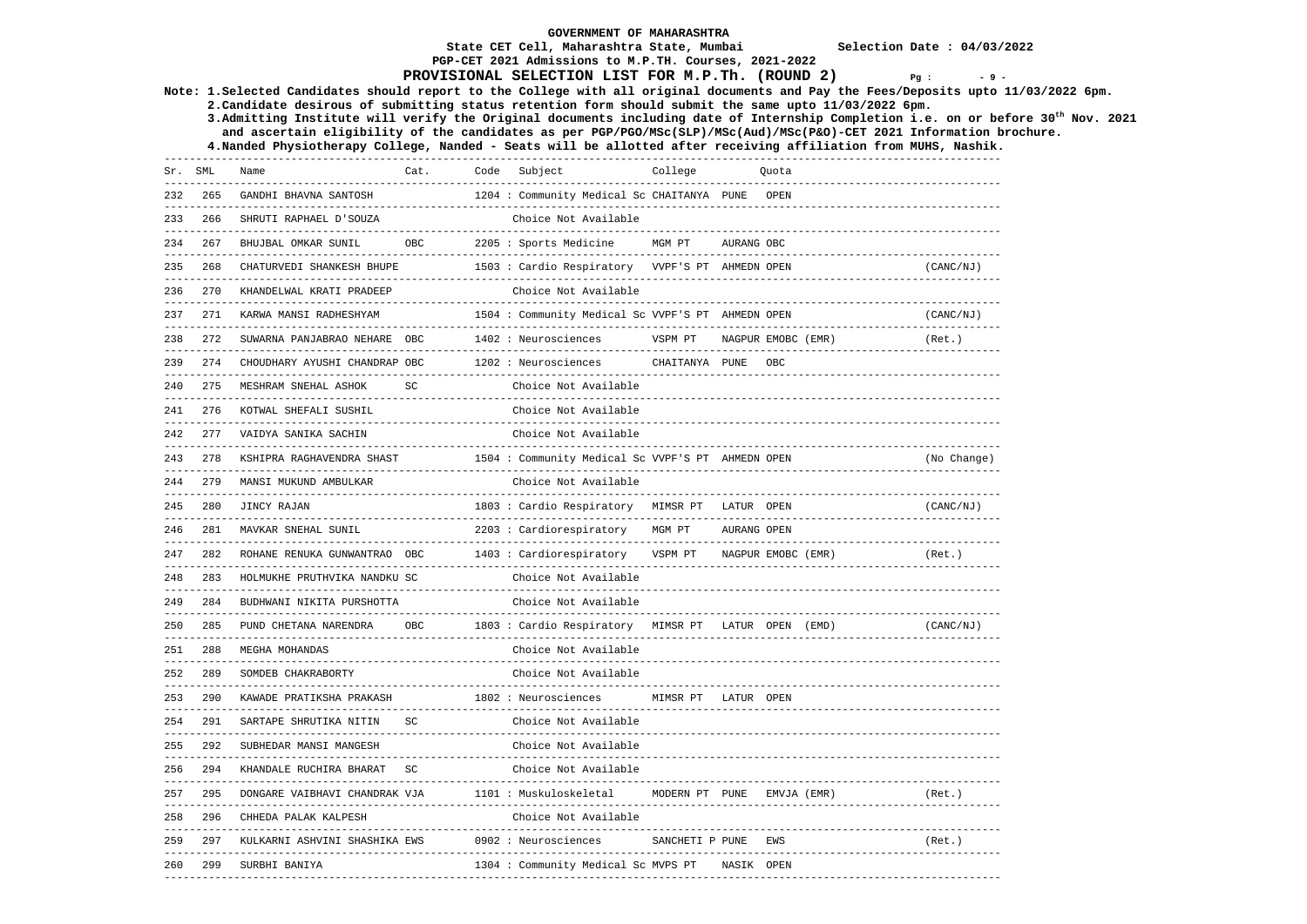## **PGP-CET 2021 Admissions to M.P.TH. Courses, 2021-2022 PROVISIONAL SELECTION LIST FOR M.P.Th. (ROUND 2)** Pg :  $-10 - 10$

**Note: 1.Selected Candidates should report to the College with all original documents and Pay the Fees/Deposits upto 11/03/2022 6pm.** 

 **2.Candidate desirous of submitting status retention form should submit the same upto 11/03/2022 6pm. 3.Admitting Institute will verify the Original documents including date of Internship Completion i.e. on or before 30th Nov. 2021 and ascertain eligibility of the candidates as per PGP/PGO/MSc(SLP)/MSc(Aud)/MSc(P&O)-CET 2021 Information brochure.** 

 **4.Nanded Physiotherapy College, Nanded - Seats will be allotted after receiving affiliation from MUHS, Nashik.** 

------------------------------------------------------------------------------------------------------------------------------------ Sr. SML Name Cat. Code Subject College Quota ------------------------------------------------------------------------------------------------------------------------------------261 300 KALANTRI GAYATRI GIRDHAR Choice Not Available ------------------------------------------------------------------------------------------------------------------------------------ 262 301 BHAVESH SAHU Choice Not Available ------------------------------------------------------------------------------------------------------------------------------------ 263 302 AKSHAY NIMJE Choice Not Available ------------------------------------------------------------------------------------------------------------------------------------ 264 304 SHRADDHA CHANDAK 1804 : Community Medical Sc MIMSR PT LATUR OPEN (No Change) ------------------------------------------------------------------------------------------------------------------------------------ 265 305 ZAWARE PARTH SUNTL Choice Not Available ------------------------------------------------------------------------------------------------------------------------------------ 266 306 SHARMA JAYA JAIPRAKASH Choice Not Available ------------------------------------------------------------------------------------------------------------------------------------ 267 307 TIKHILE PRIYA JAYANT OBC 1304 : Community Medical Sc MVPS PT NASIK OBC (CANC/NJ) ------------------------------------------------------------------------------------------------------------------------------------ 268 308 SUPEKAR TANUSHRI SHYAMRAJ Choice Not Available ------------------------------------------------------------------------------------------------------------------------------------ 269 309 ARSHIYA FAROOQUE SHAIKH MIN 1901 : Musculoskeletal MAR PT PUNE OPEN (No Change) ------------------------------------------------------------------------------------------------------------------------------------ 270 310 DAGANI RAYMOL MOHAN RAO 1803 : Cardio Respiratory MIMSR PT LATUR OPEN ------------------------------------------------------------------------------------------------------------------------------------ 271 311 SAWANT JANHAVI MAHADEV EWS 1101 : Muskuloskeletal MODERN PT PUNE EWS (Ret.) ------------------------------------------------------------------------------------------------------------------------------------ 272 312 KHARCHE VRUSHALI BALIRAM OBC 1501 : Musculoskeletal VVPF'S PT AHMEDN EMOBC (EMR) ------------------------------------------------------------------------------------------------------------------------------------ 273 313 SATDEVE RAKSHA JITENDRA SC 0803 : Cardiorespiratory B JINDAL P PUNE SC ------------------------------------------------------------------------------------------------------------------------------------ 274 314 SHENDE PRATIKSHA CHANDRAM SC 1702 : Neurosciences DR U. PATI JALGAO OPEN ------------------------------------------------------------------------------------------------------------------------------------ 275 315 SHINDIKAR YASHSHREE JAYAN 1503 : Cardio Respiratory VVPF'S PT AHMEDN OPEN ------------------------------------------------------------------------------------------------------------------------------------ 276 316 MAYURI SURESHRAO KANKAL OBC 2201 : Musculoskeletal MGM PT AURANG OBC ------------------------------------------------------------------------------------------------------------------------------------ 277 317 KHARATMAL DEEPALI RAM SC Choice Not Available ------------------------------------------------------------------------------------------------------------------------------------ 278 320 ALNURE VARSHA ROKDOBA NTC 0403 : Cardiorespiratory GMC PT NAGPUR NTC (No Change) ------------------------------------------------------------------------------------------------------------------------------------ 279 322 GOKLANI RITUKA PRAKASH Choice Not Available ------------------------------------------------------------------------------------------------------------------------------------ 280 323 MADAVI KRUTIKA ARVIND ST Choice Not Available ------------------------------------------------------------------------------------------------------------------------------------ 281 324 RASAL HARSHAL BHASKAR OBC 1102 : Neurosciences MODERN PT PUNE OBC 282 325 CHOPADE KSHITIJA RAVINDRA OBC Choice Not Available ------------------------------------------------------------------------------------------------------------------------------------ 283 327 ABOLI NITIN PEDGAONKAR Choice Not Available ------------------------------------------------------------------------------------------------------------------------------------ 284 328 GHADSE DIKSHA PRAJESH SC 2204 : Community Medical Sc MGM PT AURANG SC (No Change) ------------------------------------------------------------------------------------------------------------------------------------ 285 329 OTARI SHREYA MAHESH NTB 0203 : Cardiorespiratory LTMC PT MUMBAI NTB (CANC/NJ) ------------------------------------------------------------------------------------------------------------------------------------ 286 331 DAKHANE RAJSHREE BHASKAR SC Choice Not Available ------------------------------------------------------------------------------------------------------------------------------------ 287 332 VAISHNAVI SAKHARE OBC 2101 : Musculoskeletal DPO'S NEET THANE OBC ------------------------------------------------------------------------------------------------------------------------------------ 288 334 MULLA AAFICA MUNIR MIN Choice Not Available ------------------------------------------------------------------------------------------------------------------------------------ 289 335 SHAH NIDHI KRISHNA Choice Not Available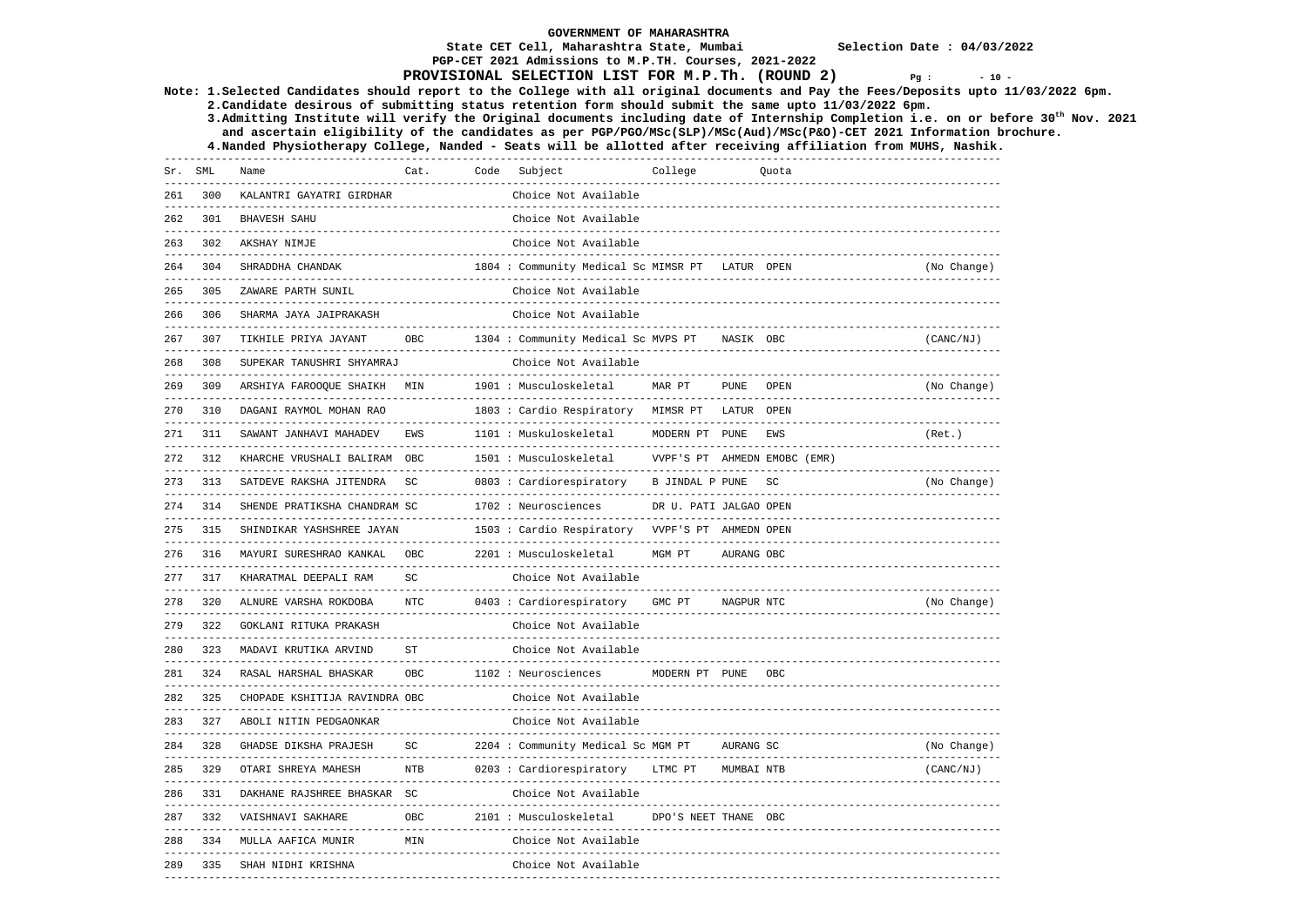**3.Admitting Institute will verify the Original documents including date of Internship Completion i.e. on or before 30th Nov. 2021 and ascertain eligibility of the candidates as per PGP/PGO/MSc(SLP)/MSc(Aud)/MSc(P&O)-CET 2021 Information brochure.** 

 **PGP-CET 2021 Admissions to M.P.TH. Courses, 2021-2022 PROVISIONAL SELECTION LIST FOR M.P.Th. (ROUND 2)** Pg :  $-11 -$ **Note: 1.Selected Candidates should report to the College with all original documents and Pay the Fees/Deposits upto 11/03/2022 6pm. 2.Candidate desirous of submitting status retention form should submit the same upto 11/03/2022 6pm. 4.Nanded Physiotherapy College, Nanded - Seats will be allotted after receiving affiliation from MUHS, Nashik.**  ------------------------------------------------------------------------------------------------------------------------------------ Sr. SML Name Cat. Code Subject College Quota ------------------------------------------------------------------------------------------------------------------------------------290 336 PAWAR SAKSHI NITIN Choice Not Available Choice Not Available ------------------------------------------------------------------------------------------------------------------------------------ 291 337 RUCHITA RAO CHILKAPURWAR Choice Not Available ------------------------------------------------------------------------------------------------------------------------------------ 292 338 SHAH RIA SANJAY KOMAL Choice Not Available ------------------------------------------------------------------------------------------------------------------------------------ 293 339 SHAIKH URUSA KHALID MIN Choice Not Available ------------------------------------------------------------------------------------------------------------------------------------ 294 340 BHOLE MEGHANA GANESH OBC 0804 : Community Medical Sc B JINDAL P PUNE OBC ------------------------------------------------------------------------------------------------------------------------------------ 295 341 FAROOQUI BUSHRA MOHD SALA MIN Choice Not Available ------------------------------------------------------------------------------------------------------------------------------------ 296 343 NEHA DEVIDAS BORSE Choice Not Available ------------------------------------------------------------------------------------------------------------------------------------ 297 344 BAMBLE DIPALEE BHAGWAN ST 0601 : Musculoskeletal KJ SOMAIYA MUMBAI ST ------------------------------------------------------------------------------------------------------------------------------------ 298 345 PATEL INDRAYANI RAMKISHOR Choice Not Available ------------------------------------------------------------------------------------------------------------------------------------ 299 347 CHAVAN PRITI RAJABHAU VJA 0603 : Cardiorespiratory KJ SOMAIYA MUMBAI VJA (No Change) ------------------------------------------------------------------------------------------------------------------------------------ 300 348 MALOKAR ASHWINI PRAMOD OBC 1603 : Cardio Respiratory MIMER PT PUNE OBC ------------------------------------------------------------------------------------------------------------------------------------ 301 349 MAKTEDAR KAUSTUBH JITENDR 1701 : Musculoskeletal DR U. PATI JALGAO OPEN ------------------------------------------------------------------------------------------------------------------------------------ 302 350 KOLHE NIKITA KRISHNA OBC Choice Not Available ------------------------------------------------------------------------------------------------------------------------------------ 303 352 DIPIKA JAISINGH JADHAV SC Choice Not Available ------------------------------------------------------------------------------------------------------------------------------------ 304 353 MUKUND SHUBHANGI DILIP OBC 1702 : Neurosciences DR U. PATI JALGAO OBC ------------------------------------------------------------------------------------------------------------------------------------ 305 355 THAKRE MINAKSHI SUDHIR OBC Choice Not Available ------------------------------------------------------------------------------------------------------------------------------------ 306 357 APURVA SHRINIVAS MALSHETW 1803 : Cardio Respiratory MIMSR PT LATUR OPEN ------------------------------------------------------------------------------------------------------------------------------------ 307 358 PAWAR HARSHADA MAHENDRA Choice Not Available

------------------------------------------------------------------------------------------------------------------------------------ 308 359 BALPANDE MINAKSHI CHARANL OBC Choice Not Available ------------------------------------------------------------------------------------------------------------------------------------ 309 360 RIDDHI KHANDETOD Choice Not Available ------------------------------------------------------------------------------------------------------------------------------------ 310 361 AMBADE SARA ANAND SC Choice Not Available ------------------------------------------------------------------------------------------------------------------------------------ 311 362 TOSHNIWAL BHAKTI GOKULDAS 1804 : Community Medical Sc MIMSR PT LATUR OPEN ------------------------------------------------------------------------------------------------------------------------------------ 312 363 WAGHMARE PRIYANKA DATTATR SC 1503 : Cardio Respiratory VVPF'S PT AHMEDN SC (Ret.) ------------------------------------------------------------------------------------------------------------------------------------ 313 364 MUDSSIR MAQSUD SHEIKH MIN Choice Not Available ------------------------------------------------------------------------------------------------------------------------------------ 314 365 ZAD SANJANA SURESH OBC Choice Not Available ------------------------------------------------------------------------------------------------------------------------------------ 315 366 MHASKE CHETANA SHIVAJI OBC 1304 : Community Medical Sc MVPS PT NASIK OBC ------------------------------------------------------------------------------------------------------------------------------------ 316 368 WAGHUMBARE RUTUJA BAPURAO OBC 1803 : Cardio Respiratory MIMSR PT LATUR EMOBC (EMR) (CANC/NJ) ------------------------------------------------------------------------------------------------------------------------------------ 317 369 GOMES STEFEE PETER Choice Not Available ------------------------------------------------------------------------------------------------------------------------------------

318 370 NIKITA MUKUND BHAIK ST 1601 : Musculoskeletal MIMER PT PUNE ST (No Change)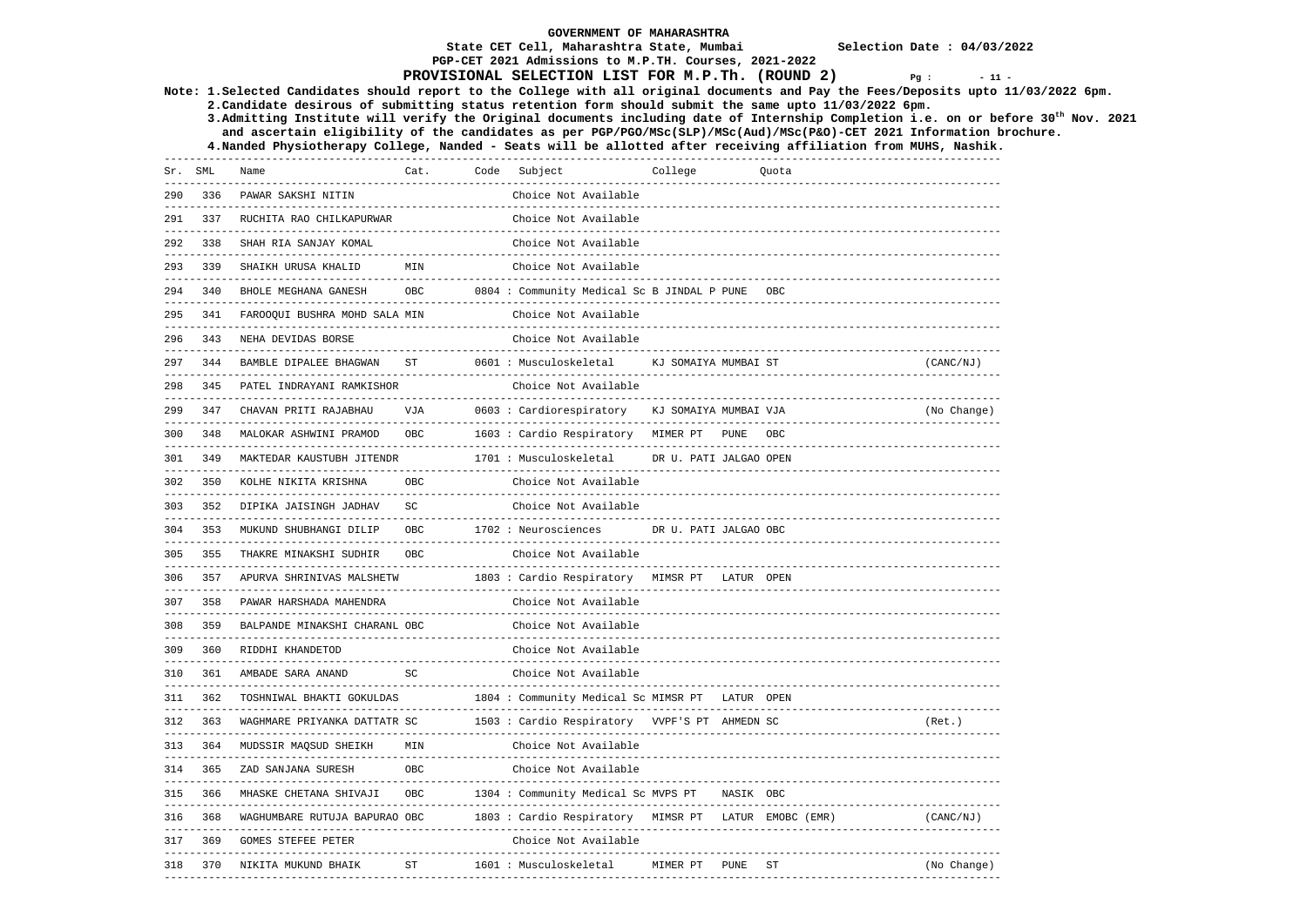## **PGP-CET 2021 Admissions to M.P.TH. Courses, 2021-2022 PROVISIONAL SELECTION LIST FOR M.P.Th. (ROUND 2)** Pg :  $-12 - 12$

**Note: 1.Selected Candidates should report to the College with all original documents and Pay the Fees/Deposits upto 11/03/2022 6pm.** 

 **2.Candidate desirous of submitting status retention form should submit the same upto 11/03/2022 6pm. 3.Admitting Institute will verify the Original documents including date of Internship Completion i.e. on or before 30th Nov. 2021** 

 **and ascertain eligibility of the candidates as per PGP/PGO/MSc(SLP)/MSc(Aud)/MSc(P&O)-CET 2021 Information brochure.** 

 **4.Nanded Physiotherapy College, Nanded - Seats will be allotted after receiving affiliation from MUHS, Nashik.** 

------------------------------------------------------------------------------------------------------------------------------------ Sr. SML Name Cat. Code Subject College Quota ------------------------------------------------------------------------------------------------------------------------------------319 371 SALVE ABHINAV RAVIKANT Choice Not Available ------------------------------------------------------------------------------------------------------------------------------------ 320 372 DHAGE KOMAL SHRIKRUSHNA Choice Not Available ------------------------------------------------------------------------------------------------------------------------------------ 321 373 BURDE APEKSHA SHANKARRAO Choice Not Available ------------------------------------------------------------------------------------------------------------------------------------ 322 374 DEOLANKAR APURVA DILLIP Choice Not Available ------------------------------------------------------------------------------------------------------------------------------------ 323 375 PATHAK SAGRIKA PRASHANT M Choice Not Available ------------------------------------------------------------------------------------------------------------------------------------ 324 378 RADHIKA RAMESH SAWAL Choice Not Available ------------------------------------------------------------------------------------------------------------------------------------ 325 380 SHINDE NAMRATA NIVRUTTI OBC Choice Not Available ------------------------------------------------------------------------------------------------------------------------------------ 326 381 BUTE AARSHA MAHESH NTB 0801 : Musculoskeletal B JINDAL P PUNE NTB ------------------------------------------------------------------------------------------------------------------------------------ 327 384 WADHWANI JYOTI MANOHAR Choice Not Available ------------------------------------------------------------------------------------------------------------------------------------ 328 386 BATKULWAR GAYATRI TUKARAM Choice Not Available ------------------------------------------------------------------------------------------------------------------------------------ 329 387 JAIN AKSHITA HASMUKH Choice Not Available ------------------------------------------------------------------------------------------------------------------------------------ 330 388 ROHANE RAVINA RAJENDRA OBC 1803 : Cardio Respiratory MIMSR PT LATUR EMOBC (EMR) ------------------------------------------------------------------------------------------------------------------------------------ 331 389 VISHWAMBHARE MADHURI JANK OBC Choice Not Available ------------------------------------------------------------------------------------------------------------------------------------ 332 391 AACHAL BIRELLIWAR Choice Not Available ------------------------------------------------------------------------------------------------------------------------------------ 333 392 SAKSHI JEETENDRA NERLE Choice Not Available ------------------------------------------------------------------------------------------------------------------------------------ 334 393 PATEL SOHAIL ARIF MIN Choice Not Available ------------------------------------------------------------------------------------------------------------------------------------ 335 394 BHAGAT ADITI RAJENDRA OBC Choice Not Available ------------------------------------------------------------------------------------------------------------------------------------ 336 395 ANSARI SADAF NAAZ MOHD A OBCMIN Choice Not Available ------------------------------------------------------------------------------------------------------------------------------------ 337 396 KASHYAP MONALI SUDESH NTC 0901 : Musculoskeletal SANCHETI P PUNE NTC (No Change) ------------------------------------------------------------------------------------------------------------------------------------ 338 397 KAVIRAJWAR PRADNYA MANOJ OBC Choice Not Available ------------------------------------------------------------------------------------------------------------------------------------ 339 398 GORE VARSHA SANJAY Choice Not Available 340 399 GAJBHIYE ASHWINI SUNIL SC 1301 : Musculoskeletal MVPS PT NASIK SC (CANC/NJ) ------------------------------------------------------------------------------------------------------------------------------------ 341 400 POKHARNA RAHUL RAMESH EWS 2001 : Musculoskeletal MGM PT NEW MU EWS (CANC/NJ) ------------------------------------------------------------------------------------------------------------------------------------ 342 401 CHAVHAN ROHINI NITIN VJA 0904 : Community Medical Sc SANCHETI P PUNE VJA (CANC/NJ)  $-1-\frac{1}{2}$ 343 402 RATHOD BHOOMI SANJAY MINA NTB Choice Not Available 344 403 POOJA BARWAL Choice Not Available ------------------------------------------------------------------------------------------------------------------------------------ 345 405 PATIL NAMRATA KRISHNAT Choice Not Available ------------------------------------------------------------------------------------------------------------------------------------ 346 406 JHA SUSHMITA RANJIT Choice Not Available ------------------------------------------------------------------------------------------------------------------------------------ 347 407 DESAI NIDHI VINOD Choice Not Available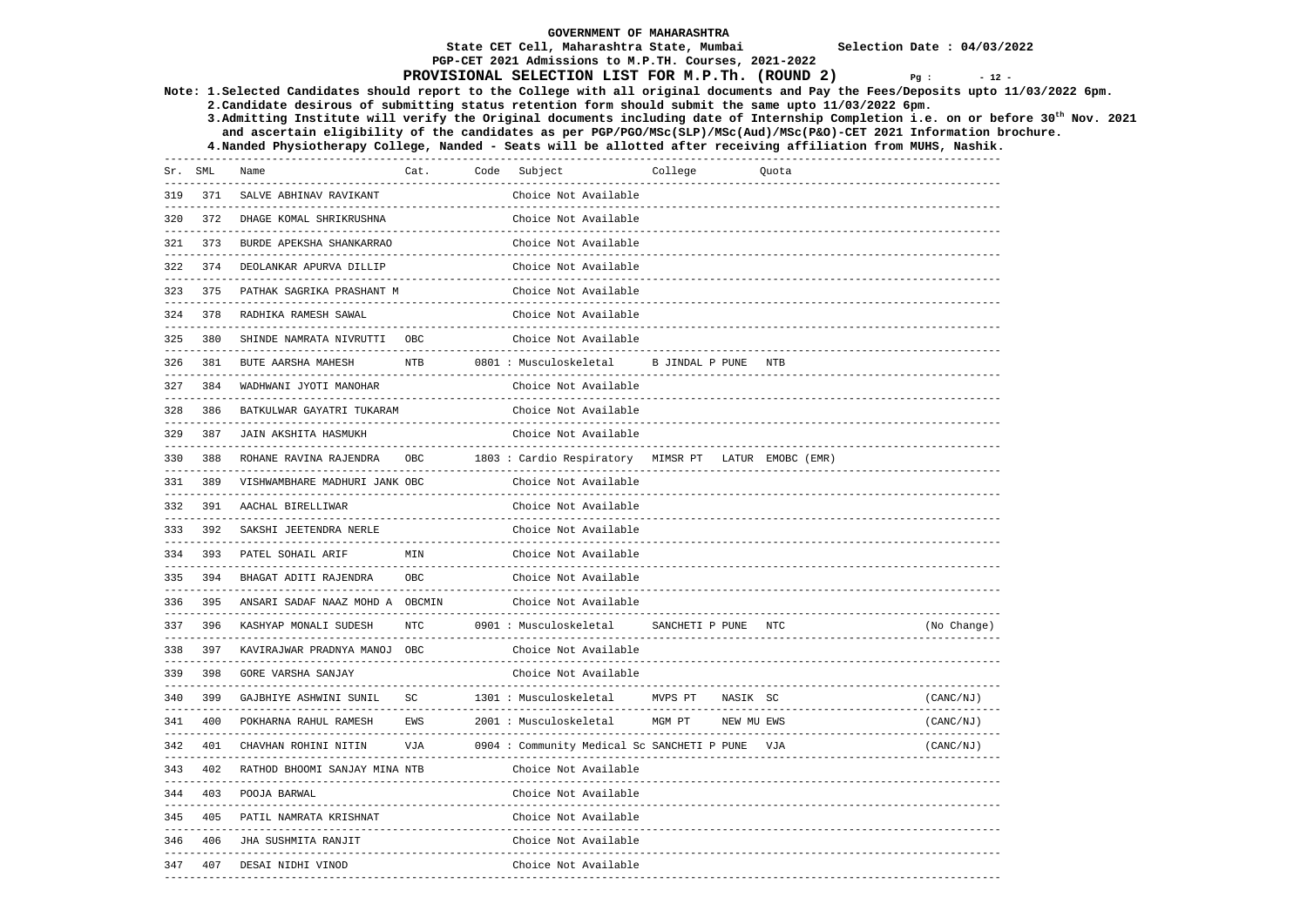# **PGP-CET 2021 Admissions to M.P.TH. Courses, 2021-2022**

## **PROVISIONAL SELECTION LIST FOR M.P.Th. (ROUND 2)**  $Pq$  :  $-13$  -

**Note: 1.Selected Candidates should report to the College with all original documents and Pay the Fees/Deposits upto 11/03/2022 6pm.** 

 **2.Candidate desirous of submitting status retention form should submit the same upto 11/03/2022 6pm. 3.Admitting Institute will verify the Original documents including date of Internship Completion i.e. on or before 30th Nov. 2021 and ascertain eligibility of the candidates as per PGP/PGO/MSc(SLP)/MSc(Aud)/MSc(P&O)-CET 2021 Information brochure.** 

| Sr. SML |     | Name                                                | Cat.                 | Code | Subject<br>------------                                   | College                                    |            | Quota |                         |
|---------|-----|-----------------------------------------------------|----------------------|------|-----------------------------------------------------------|--------------------------------------------|------------|-------|-------------------------|
| 348     | 408 | VISHWAKARMA NEERAJ SIKAND                           |                      |      | Choice Not Available                                      |                                            |            |       |                         |
| 349     | 409 | WAYDANDE SNEHA SUBHASH                              | SC                   |      | Choice Not Available                                      |                                            |            |       |                         |
| 350     | 410 | CHHAJED SNEHA RAJENDRA                              |                      |      | Choice Not Available                                      |                                            |            |       |                         |
| 351     | 411 | MAHAJAN NAMRATA RAJENDRA OBC                        |                      |      | Choice Not Available                                      |                                            |            |       |                         |
| 352     | 412 | SAVLA ANKITA KISHOR                                 |                      |      | Choice Not Available                                      |                                            |            |       |                         |
| 353     | 414 | GAIKWAD MAHIMA NAVNATH                              |                      |      | Choice Not Available                                      |                                            |            |       |                         |
| 354     | 415 | FUNDE SANDEEP BABASAHEB                             | <b>NTD</b>           |      | 0201 : Muskuloskeletal                                    | LTMC PT                                    | MUMBAI NTD |       | (Ret.)                  |
| 355     | 416 | DEVYANI KHUTEMATE<br>----------------               | OBC                  |      | Choice Not Available                                      |                                            |            |       |                         |
| 356     | 417 | SATPUTE SHUBHAM DILIP                               | NTC                  |      | 2203 : Cardiorespiratory                                  | MGM PT                                     | AURANG NTC |       | (No Change)<br>-------- |
| 357     | 419 | JAJU RAGHURAJ VIJAY                                 | EWS                  |      | 1602 : Neurosciences                                      | MIMER PT                                   | PUNE       | EWS   | (No Change)             |
| 358     | 420 | SHAH PRIYA KAUSHIK<br>---------------------         |                      |      | Choice Not Available                                      |                                            |            |       |                         |
| 359     | 421 | JADHAV POOJA ARJUN                                  | VJA                  |      | Choice Not Available                                      |                                            |            |       |                         |
| 360     | 423 | VEEBHA SUDAM JADHAO                                 | VJA                  |      | Choice Not Available                                      |                                            |            |       |                         |
| 361     | 424 | PARCHANI VITHIKA KAMLESH                            |                      |      | Choice Not Available                                      |                                            |            |       |                         |
| 362     | 426 | KALE KRUTIKA ISHWARRAO<br>------------------------- | OBC<br>$- - - - - -$ |      | Choice Not Available<br>______________________________    |                                            |            |       |                         |
| 363     | 427 | ASHWINI GOVIND KUMBHAR<br>------------              | OBC                  |      | Choice Not Available                                      |                                            |            |       |                         |
| 364     | 428 | SANKHE MANASI SHRIKANT                              | <b>NTD</b>           |      | Choice Not Available                                      |                                            |            |       |                         |
| 365     | 430 | SAROKTE NEHA PRAVIN                                 | ${\tt ST}$           |      | 0701 : Musculoskeletal                                    | TERNA PT                                   | NEW MU ST  |       | (No Change)             |
| 366     | 431 | SHRIVASTAVA VAISHNAVI VIL                           |                      |      | Choice Not Available<br>----------------------------      |                                            |            |       |                         |
| 367     | 432 | KOTHARI SAKSHI SUDHIR<br>-------------              |                      |      | Choice Not Available<br>--------------------------------  |                                            |            |       |                         |
| 368     | 433 | PRIYANKA SAHU<br>---------------                    | EWS<br>------        |      | 0603 : Cardiorespiratory<br>-----------------------       | KJ SOMAIYA MUMBAI EWS                      |            |       | (CANC/NJ)               |
| 369     | 434 | KHEDEKAR VAISHNAV ANIL                              | OBC                  |      | Choice Not Available<br>---------------------------       |                                            |            |       |                         |
| 370     | 436 | VISHAKHA NARENDRA PATIL                             | OBC                  |      | Choice Not Available<br>______________________            |                                            |            |       |                         |
| 371     | 440 | JOSHI SHIKHI GHANSHYAM CH                           |                      |      | Choice Not Available<br>------------------------          |                                            |            |       |                         |
| 372     | 441 | AMISHA ANAND ANGLE                                  |                      |      | Choice Not Available                                      |                                            |            |       |                         |
| 373     | 442 | GAIKWAD TRUPTI RAJENDRA                             | SC                   |      | -------------------------------<br>1301 : Musculoskeletal | -------------------------------<br>MVPS PT | NASIK SC   |       |                         |
| 374     | 443 | SHINDE DARSHANA NETAJI<br>-------------             | OBC                  |      | Choice Not Available<br>----------------------            |                                            |            |       |                         |
| 375     | 444 | ANIJA NAIR                                          |                      |      | Choice Not Available                                      |                                            |            |       |                         |
| 376     | 445 | PATHAK ADITI RAMESH                                 |                      |      | Choice Not Available                                      |                                            |            |       |                         |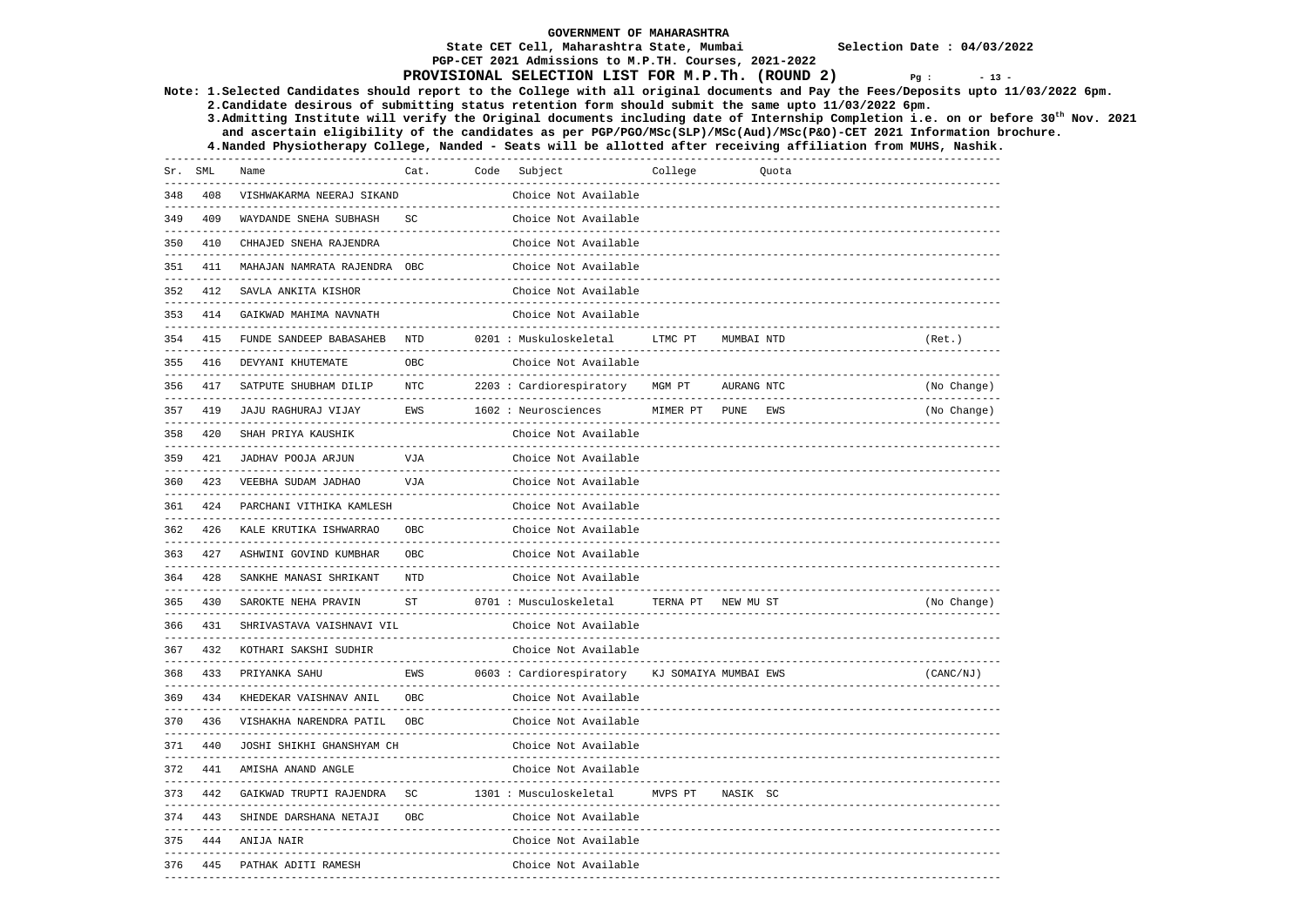### **PGP-CET 2021 Admissions to M.P.TH. Courses, 2021-2022**

### **PROVISIONAL SELECTION LIST FOR M.P.Th. (ROUND 2)** Pg :  $-14 - 14 = 14$

**Note: 1.Selected Candidates should report to the College with all original documents and Pay the Fees/Deposits upto 11/03/2022 6pm.** 

 **2.Candidate desirous of submitting status retention form should submit the same upto 11/03/2022 6pm. 3.Admitting Institute will verify the Original documents including date of Internship Completion i.e. on or before 30th Nov. 2021 and ascertain eligibility of the candidates as per PGP/PGO/MSc(SLP)/MSc(Aud)/MSc(P&O)-CET 2021 Information brochure.** 

 **4.Nanded Physiotherapy College, Nanded - Seats will be allotted after receiving affiliation from MUHS, Nashik.** 

------------------------------------------------------------------------------------------------------------------------------------ Sr. SML Name Cat. Code Subject College Quota ------------------------------------------------------------------------------------------------------------------------------------377 446 BHAD PRANAY PARASRAM NTB 0203 : Cardiorespiratory LTMC PT MUMBAI NTB ------------------------------------------------------------------------------------------------------------------------------------ 378 447 MAWASI DEEPALI RAMESH ST 0601 : Musculoskeletal KJ SOMAIYA MUMBAI ST ------------------------------------------------------------------------------------------------------------------------------------ 379 448 RITANSHU SANJAY AUTADE OBC Choice Not Available ------------------------------------------------------------------------------------------------------------------------------------ 380 449 GORE YOGITA DEVIDAS Choice Not Available ------------------------------------------------------------------------------------------------------------------------------------ 381 450 CHOPADE SWATEJA SUBHASH SC 1801 : Muskuloskeletal MIMSR PT LATUR SC ------------------------------------------------------------------------------------------------------------------------------------ 382 451 SHAH SHRUSHTI AMUL Choice Not Available ------------------------------------------------------------------------------------------------------------------------------------ 383 452 ADHAL PRANALI SITARAM ST 0903 : Cardiorespiratory SANCHETI P PUNE ST (No Change) ------------------------------------------------------------------------------------------------------------------------------------ 384 453 BHANGARE UJJWAL PRAKASH ST Choice Not Available ------------------------------------------------------------------------------------------------------------------------------------ 385 454 TOSHNIWAL PAYAL UMESH Choice Not Available ------------------------------------------------------------------------------------------------------------------------------------ 386 455 SHAIKH SAMIYA AYUBKHAN OBCMIN Choice Not Available ------------------------------------------------------------------------------------------------------------------------------------ 387 456 PRATIKSHA ASHOKRAO SHINDE Choice Not Available ------------------------------------------------------------------------------------------------------------------------------------ 388 458 MALOKAR SAKSHI SANJAY OBC Choice Not Available ------------------------------------------------------------------------------------------------------------------------------------ 389 459 TIKEKAR SHWETALI SUDHIR Choice Not Available ------------------------------------------------------------------------------------------------------------------------------------ 390 460 MUNOT AARTI PRAKASHCHAND Choice Not Available ------------------------------------------------------------------------------------------------------------------------------------ 391 461 GIRE ARCHANA MAROTI Choice Not Available ------------------------------------------------------------------------------------------------------------------------------------ 392 462 MUNDHE SMITA SURESH NTD Choice Not Available ------------------------------------------------------------------------------------------------------------------------------------ 393 463 INGALE VISHAKHA RAJU NTB Choice Not Available ------------------------------------------------------------------------------------------------------------------------------------ 394 464 KARANDE TANVI VAIBHAV SC 2201 : Musculoskeletal MGM PT AURANG SC ------------------------------------------------------------------------------------------------------------------------------------ 395 465 TANNIR SANJANA RAVINDRA OBC Choice Not Available ------------------------------------------------------------------------------------------------------------------------------------ 396 469 AHIREKAR ANIKET RAMCHANDR EWS 0904 : Community Medical Sc SANCHETI P PUNE EWS (Ret.) ------------------------------------------------------------------------------------------------------------------------------------ 397 470 KHAN UNEZA JAVED MIN Choice Not Available 398 471 SIDDIQUI AYESHA SALIM AHM MIN Choice Not Available ------------------------------------------------------------------------------------------------------------------------------------ 399 472 BANGAR KOMAL GAUTAM SC Choice Not Available ------------------------------------------------------------------------------------------------------------------------------------ 400 473 DANDE VAISHNAVI VIJAYRAO Choice Not Available  $-1-\frac{1}{2}$ 401 474 SHEIKH KAYANATH BANU MOHA MIN Choice Not Available ------------------------------------------------------------------------------------------------------------------------------------ 402 475 VAISHNAVI ASHISH RATHOD VJA Choice Not Available ------------------------------------------------------------------------------------------------------------------------------------ 403 476 NANDALA PRANITA VENKATY Choice Not Available ------------------------------------------------------------------------------------------------------------------------------------ 404 477 SHRUTI MAHAJAN Choice Not Available ------------------------------------------------------------------------------------------------------------------------------------ 405 479 VAIDKAR TEJASWINI PANDURA NTC Choice Not Available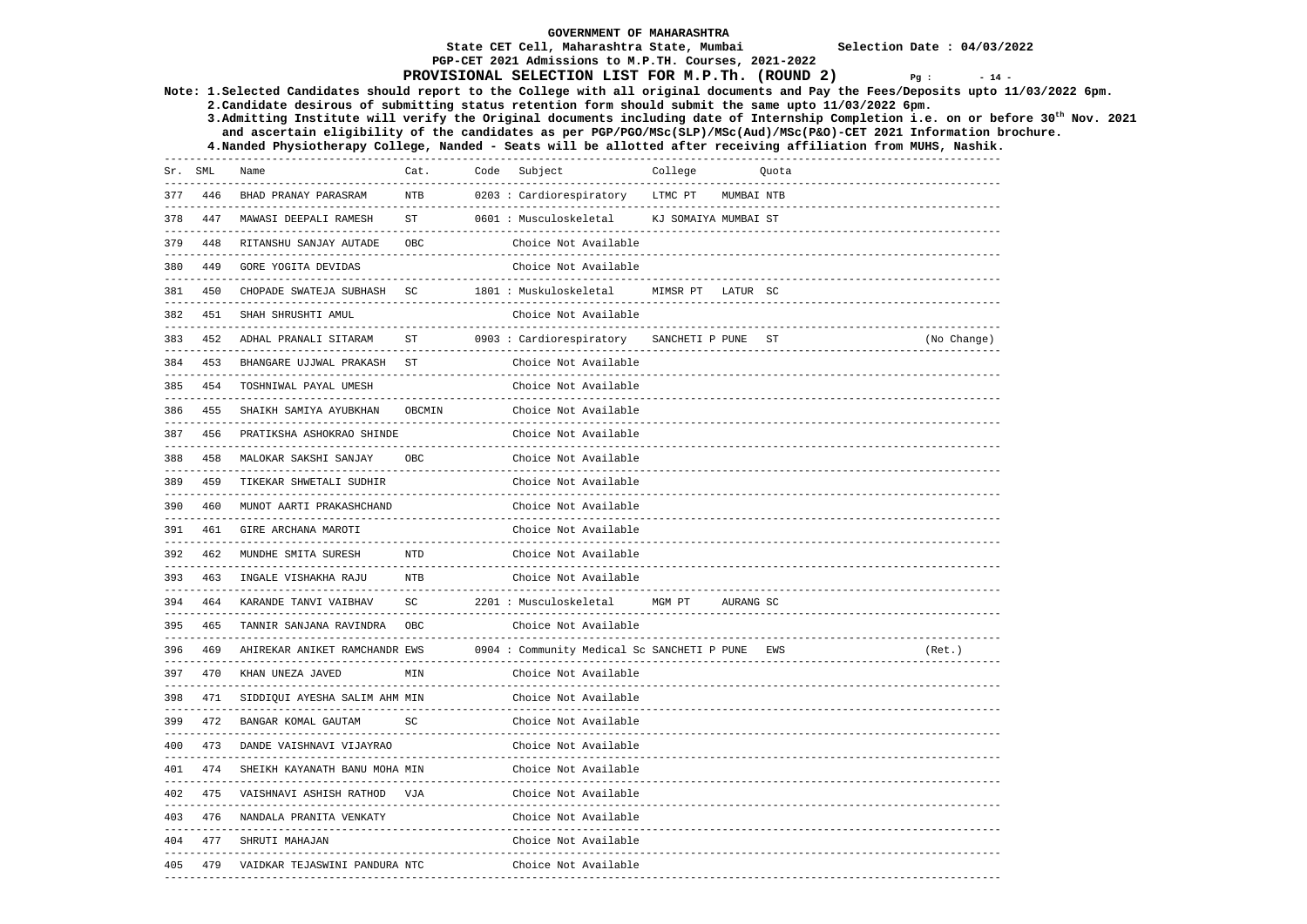**State CET Cell, Maharashtra State, Mumbai Selection Date : 04/03/2022** 

## **PGP-CET 2021 Admissions to M.P.TH. Courses, 2021-2022 PROVISIONAL SELECTION LIST FOR M.P.Th. (ROUND 2)**  $Pq : 15 - 15$

**Note: 1.Selected Candidates should report to the College with all original documents and Pay the Fees/Deposits upto 11/03/2022 6pm.** 

 **2.Candidate desirous of submitting status retention form should submit the same upto 11/03/2022 6pm. 3.Admitting Institute will verify the Original documents including date of Internship Completion i.e. on or before 30th Nov. 2021 and ascertain eligibility of the candidates as per PGP/PGO/MSc(SLP)/MSc(Aud)/MSc(P&O)-CET 2021 Information brochure.** 

|     | Sr. SML            | Name                                                                 | Cat.                      | Code Subject<br>------------------                           | College  | Quota                                  |        |
|-----|--------------------|----------------------------------------------------------------------|---------------------------|--------------------------------------------------------------|----------|----------------------------------------|--------|
| 406 | 481                | MALBHAGE POOJA BABURAO                                               | OBCPH                     | 0303 : Cardiorespiratory                                     | TNMC PT  | MUMBAI PHOBC (PH-OBC)                  | (Ret.) |
| 407 | 482                | BORDE GAYATRI VIJAY                                                  |                           | Choice Not Available                                         |          |                                        |        |
| 408 | 483                | ALFAIZ JAKIR TAMBOLI                                                 | OBCMIN                    | Choice Not Available                                         |          |                                        |        |
| 409 | 484                | CHAVHAN HARSHADA HANWANTR                                            |                           | Choice Not Available                                         |          |                                        |        |
| 410 | 487                | DESHMUKH SHIVANI VIJAY                                               |                           | Choice Not Available                                         |          |                                        |        |
| 411 | 489                | RUPDA PRIYANSHI MANOJ                                                |                           | Choice Not Available                                         |          |                                        |        |
| 412 | 492                | DONGRE JANHVI VIJAY                                                  | <b>OBC</b>                | Choice Not Available                                         |          |                                        |        |
| 413 | 494                | THAWRANI SONALI SANJAY                                               |                           | Choice Not Available                                         |          |                                        |        |
| 414 | 495                | DODANI NIKITA LALCHAND<br>-------------------------------------      |                           | Choice Not Available                                         |          |                                        |        |
| 415 | 496                | KAJALE SACHIN MOHAN                                                  | OBC                       | Choice Not Available                                         |          |                                        |        |
| 416 | 497                | THOOL NIKITA BHASKAR                                                 | SC                        | Choice Not Available                                         |          |                                        |        |
| 417 | 499                | SURYAWANSHI MANOJ SHANKAR SC                                         |                           | Choice Not Available                                         |          |                                        |        |
| 418 | 500                | HINDUJA SIMRAN ISHWARLAL                                             |                           | Choice Not Available                                         |          |                                        |        |
| 419 | 501                | SADAR TRUPTI ARUN                                                    | SC                        | Choice Not Available                                         |          |                                        |        |
| 420 | 502                | ____________________________________<br>NIKHADE DHANASHRI NARENDR SC |                           | Choice Not Available                                         |          |                                        |        |
| 421 | 503                | KARNAHKE JAYSHREE RAVI                                               | ST                        | ---------------------------------<br>1402 : Neurosciences    | VSPM PT  | NAGPUR ST                              | (Ret.) |
| 422 | 504                | JANGHEL BHAVNA NIRMAL                                                | OBC:                      | -----------------------------------<br>Choice Not Available  | -------- |                                        |        |
| 423 | 505                | KANKUTE SAMPADA SUBHASHRA SC                                         |                           | Choice Not Available                                         |          |                                        |        |
| 424 | 506                | -------------------------------------<br>KIRTANE CHAITALI VIKAS      | SC                        | ------------------------------------<br>Choice Not Available |          |                                        |        |
| 425 | 507                | ------------------------------------<br>PATIL RUCHI KISHOR           | OBC                       | ---------------------------------<br>Choice Not Available    |          | -----------------------------          |        |
| 426 | 509                | ----------------------------------<br>PORE YASH JITENDRA             | OBC                       | Choice Not Available                                         |          |                                        |        |
| 427 | -----------<br>510 | --------------------<br>KHARCHE KALYANI SANJAY                       | $- - - - -$<br>OBC        | Choice Not Available                                         |          |                                        |        |
| 428 |                    | 511 NIKITA RAMKISHAN ZAGADE                                          | <b>OBC</b>                | Choice Not Available                                         |          |                                        |        |
| 429 | 512                | ------------------------------------<br>PATTNAIK PRACHI HARIBOLA     |                           | --------------------------------<br>Choice Not Available     |          |                                        |        |
| 430 | 513                | GANDOTRA JANHAVI BALBIR N                                            |                           | Choice Not Available                                         |          |                                        |        |
| 431 |                    | 514 PATIL DIVYA SURAJ                                                | OBC                       | Choice Not Available                                         |          |                                        |        |
| 432 |                    | 515 INGLE GAURI SHRIDHAR                                             | ------------------------- | Choice Not Available                                         |          |                                        |        |
| 433 | 517                | PARMAR NEHA SURESH                                                   | VJA                       | Choice Not Available                                         |          | -------------------------------------- |        |
| 434 | 519                | ------------------------------<br>INAMDAR FIRDOS HATIM               | -----------------<br>MIN  | Choice Not Available                                         |          | ---------------------------            |        |
|     |                    |                                                                      | ---------------           | --------------------------                                   |          |                                        |        |